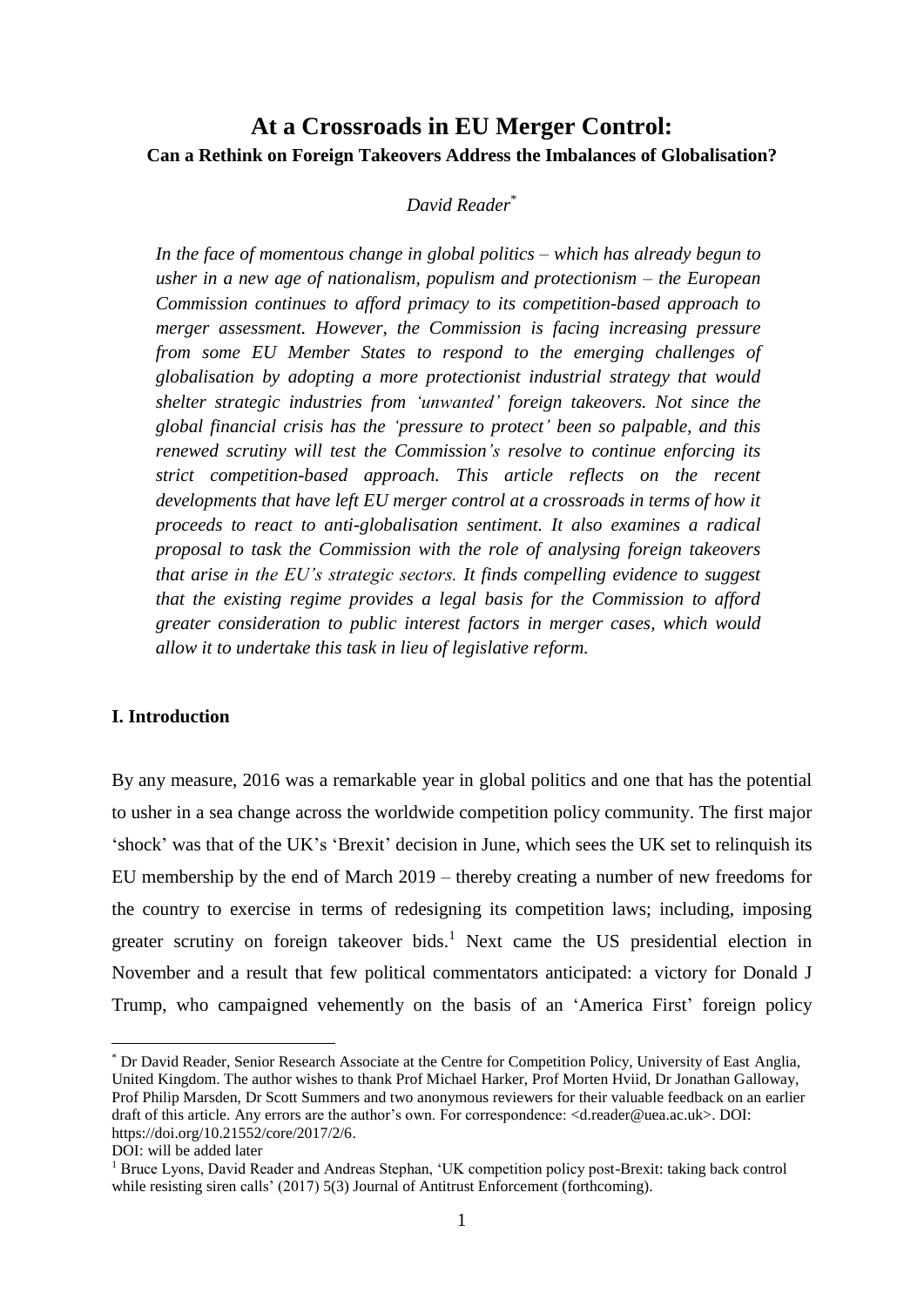pledge, which included a number of proposals to renegotiate a series of supposedly 'terrible' trade deals and to increase import tariffs on Chinese goods. 2

These momentous events suggest that change is afoot in terms of how the UK and US assess mergers and acquisitions (M&A) and, in particular, how they proceed to scrutinise foreign takeovers of domestic firms. There has been suggestion that these countries may begin to relax their competition-based approach to merger control and, instead, afford greater emphasis to 'public interest' considerations that would enable them to block foreign takeovers that are not deemed to be in their national interest.<sup>3</sup> This is reflective of a rising anti-globalisation sentiment that has aggravated traditional scepticisms towards foreign direct investment  $(FDI)^4$  and has also acted to fuel anxieties within some EU Member States, who fear that the EU's openness to foreign investment is not being reciprocated by other major economies.<sup>5</sup> As a result, some of these Member States have put pressure on the European Commission to also depart from its strict competition-based approach to merger control and to enforce a more protectionist industrial strategy. <sup>6</sup> A protectionist approach to merger control could entail the Commission taking steps to nurture European champions as part of its evaluation of mergers,<sup>7</sup> or to allow Member States to assume the jurisdiction to rule on a greater number of EU-level mergers in order to promote national champions. <sup>8</sup> But of

<sup>2</sup> Gideon Rachman, 'Donald Trump and the dangers of America First' *Financial Times* (9 November 2016)  $\langle$ www.ft.com/content/b51c47bc-a66e-11e6-8b69-02899e8bd9d1> accessed 25 June 2017.

<sup>3</sup> See eg Lyons, Reader and Stephan (n 1) 7-8; Global Competition Review, 'Tie-ups after the break-up' (GCR Brexit Supplement, 2016) 4 [<http://lbresearch.com/gcr/brexit-special>](http://lbresearch.com/gcr/brexit-special) accessed 25 June 2017.

<sup>4</sup> These include often unsubstantiated concerns about the risks posed by FDI, including: reduced innovation, low environmental standards, industrial espionage and the opportunity costs of selling-off strategic national assets; Andreas Heinemann, 'Government Control of Cross-Border M&A: Legitimate Regulation or Protectionism?' (2012) 15(3) Journal of International Economic Law 843, 862.

<sup>&</sup>lt;sup>5</sup> In the immediate wake of the Brexit decision, for example, the then French President François Hollande suggested a need to consider adapting EU competition laws in order to promote 'global leaders'; Lewis Crofts, 'Hollande says competition rules need 'adapting' under new post-Brexit priorities' (*MLex*, 29 June 2016)  $\lt$ https://mlexmarketinsight.com/insights-center/editors-picks/antitrust/europe/hollande-says-competition-rules[need-adapting-under-new-post-brexit-priorities>](https://mlexmarketinsight.com/insights-center/editors-picks/antitrust/europe/hollande-says-competition-rules-need-adapting-under-new-post-brexit-priorities) accessed 25 June 2017.

<sup>6</sup> For example, Section II details efforts by France and Germany in June 2017 to convince fellow European Council members to support a proposal for the Commission to screen foreign takeovers in strategic sectors.

<sup>&</sup>lt;sup>7</sup> Johnson foresaw the potential for this type of pressure to be exerted as a result of the Brexit decision; Paul Johnson, 'Brexit: the implications for EU and UK merger control' (2016) Competition Law Journal: Brexit Special Online Edition 10, 16

[<sup>&</sup>lt;www.jordanpublishing.co.uk/system/froala\\_assets/documents/1340/CLJ\\_2016\\_BrexitSpecial.pdf>](www.jordanpublishing.co.uk/system/froala_assets/documents/1340/CLJ_2016_BrexitSpecial.pdf) accessed 25 June 2017.

<sup>8</sup> There already exists a legal basis for the Commission to grant jurisdiction to Member States where a merger impacts upon their legitimate national interests; Council Regulation (EC) 139/2004 on the control of concentrations between undertakings (EU Merger Regulation) [2004] OJ L24/1, art 21(4). As the focus of this article is on the Commission's substantive approach, this provision will not be addressed, but a useful overview can be found in Alison Jones and John Davies, 'Merger Control and the Public Interest: Balancing EU and National Law in the Protectionist Debate' (2014) 10(3) European Competition Journal 453, 485-491.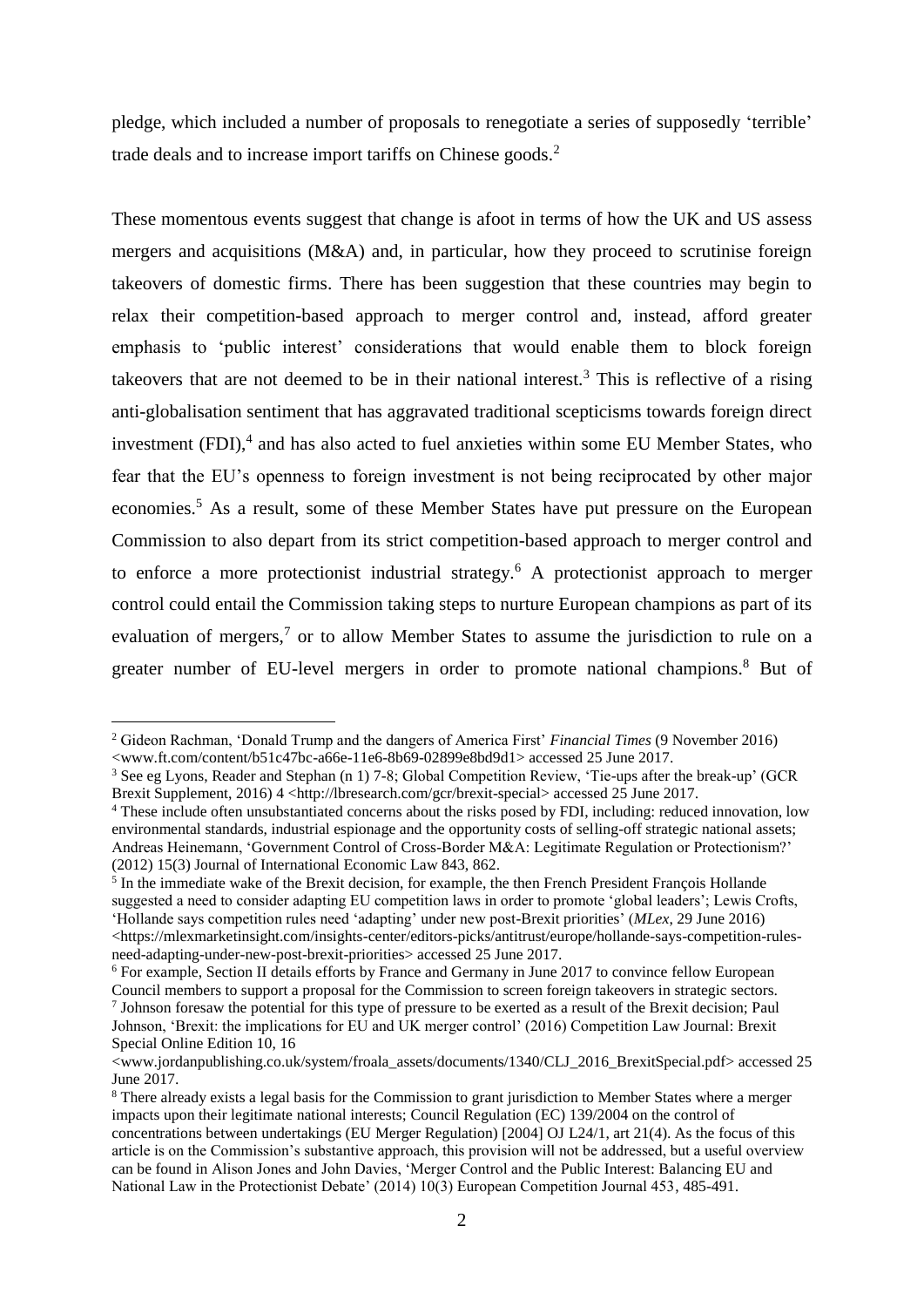particular significance in the EU context has been an emerging aspiration to introduce new safeguards that would protect strategically important EU firms from 'unwanted' foreign takeovers. A commonality of each of these approaches is that adopting them would require the EU to take a definitive step back from the rationale of its strict competition-based approach. To do so would represent an enormous procedural shift in the Commission's enforcement policy and could also bring about any one of the numerous substantive pitfalls associated with protectionism.<sup>9</sup>

This article seeks to reflect on recent developments within EU Member States and institutions that have resulted in the EU merger regime arriving at a crossroads, at which it must now decide which direction to take in order to address the growing anti-globalisation sentiment within Europe. Section II charts the emergence of this sentiment in the EU, reflecting on the role played by scepticism directed at Chinese FDI, the takeover reforms proposed by French President Emmanuel Macron in May 2017, and the conclusions relating to FDI that were adopted by the European Council in June 2017. Section III examines a radical proposal to assign a new responsibility to the Commission which would see it analyse foreign takeovers in the EU's strategic sectors on public interest grounds. It finds evidence that the existing regime provides a legal basis for the Commission to afford greater consideration to public interest factors in merger cases, which may allow it undertake this task in lieu of legislative reform. Section IV provides some concluding remarks.

#### **II. Prospects of a Protectionist Approach to EU Merger Control**

## **1. An Emerging Scepticism towards Chinese FDI**

1

Is there a credible possibility that EU merger control will veer towards a protectionist stance in the foreseeable future? Events in the aftermath of the 'Brexit decision' and the 'Trump election' afford greater plausibility to this prospect than at any point since the Global Financial Crisis of 2007-08, where Member States were doubting the ability of competition to

<sup>9</sup> These include the suggestion that firms that have been artificially sheltered from competition will struggle to compete effectively in global markets; Massimo Motta, *Competition Policy: Theory and Practice* (CUP 2004) 29.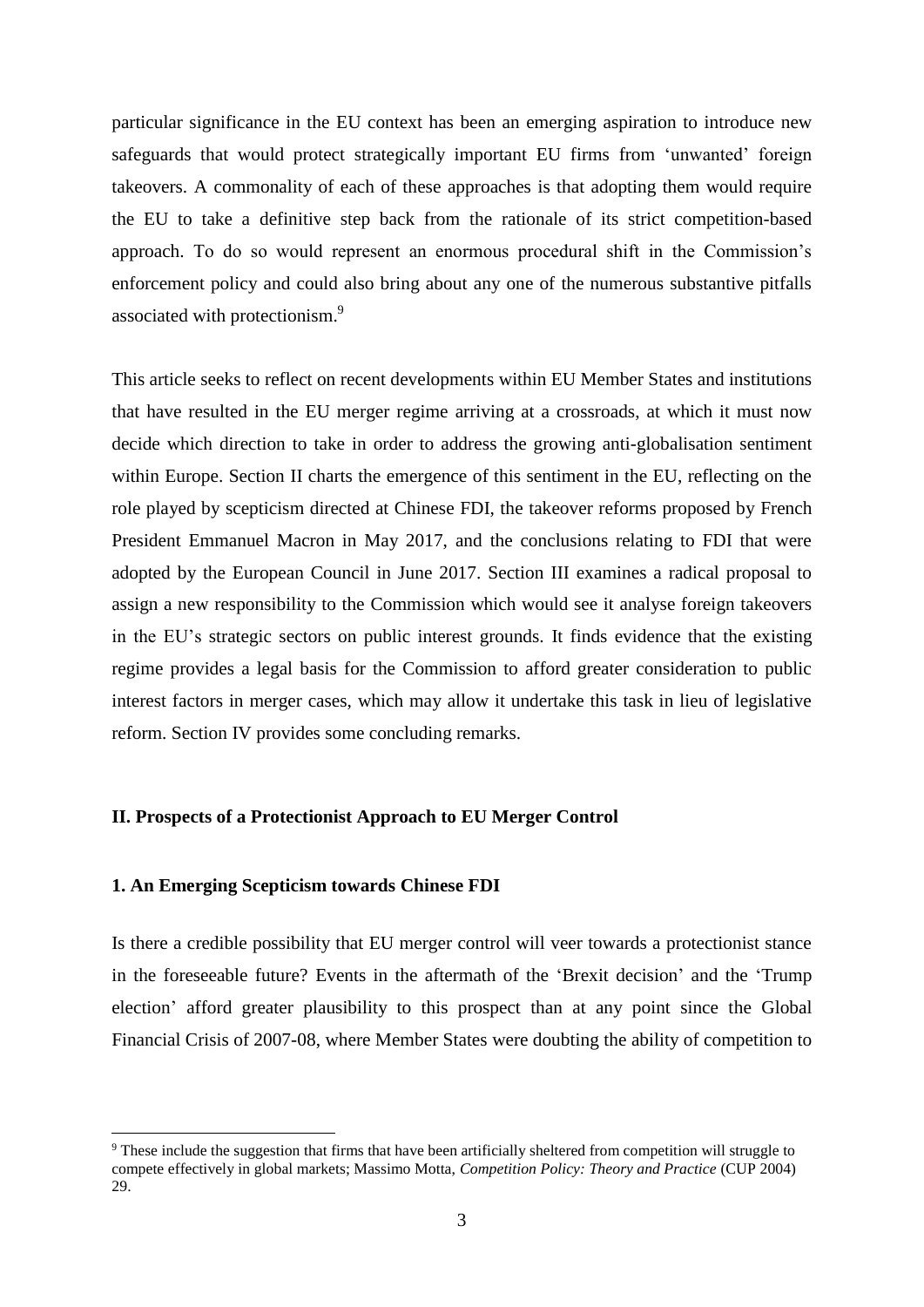guide the EU away from economic turmoil, $10$  let alone its ability to create and sustain economic prosperity.<sup>11</sup> But while the Brexit and Trump events have certainly played their part in the recent wave of protectionist rhetoric in the EU, most noteworthy has perhaps been the emerging scepticism that some Member States have directed towards the sharp increase in the number of European acquisitions by Chinese firms.<sup>12</sup> Chinese M&A activity in the EU was reported to have been twice as high in 2016 compared to the previous year, $^{13}$  while overall Chinese investment in the EU was said to have risen by 77% to over €35bn in the same period.<sup>14</sup> In contrast, EU direct investment in China fell for a second consecutive year to  $\epsilon$ 7.7bn in 2016,<sup>15</sup> indicating a notable imbalance that some analysts suspected was 'fuelling European perceptions of a fundamental lack of 'reciprocity' between the EU and China'.<sup>16</sup> This perception was most apparent in Germany, where in October 2016 – following a succession of high-profile Chinese acquisitions of German high-tech firms – the government revealed its intentions to seek new EU rules that would enable Member States to investigate and, in exceptional circumstances, block foreign takeovers 'when it is clear that they are driven by industrial policy or to enable technology transfers'.<sup>17</sup>

By February 2017, Germany's proposals had received the endorsement of the French and Italian governments, prompting the Economics Ministers of all three Member States to send a

 $10$  Neven suggests that '[a]dopting a lax approach towards competition policy is at best an indirect and at worst a counterproductive response' to market failures; Damien Neven, Robin Nuttall and Paul Seabright, *Merger in Daylight: The Economics and Politics of European Merger Control* (Centre for Economic Policy Research 1993) 12.

<sup>&</sup>lt;sup>11</sup> See eg Jesse W Markham Jr, 'Lessons for Competition Law from the Economic Crisis: The Prospect for Antitrust Responses to the 'Too-Big-To-Fail' Phenomenon' (2010) University of San Francisco Law Research Paper No 2011-15.

<sup>&</sup>lt;sup>12</sup> The rate of Chinese takeovers of EU firms has grown rapidly in the post-Crisis era, partly due to undervalued assets arising from the Eurozone debt crisis and due to the open investment environment; Yuan Ma and Henk Overbeek, 'Chinese foreign direct investment in the European Union: explaining changing patterns' (2015) 1(4- 5) Global Affairs 441.

<sup>&</sup>lt;sup>13</sup> Tim Wallace, 'China's global takeover deals even scare the Chinese government' *The Telegraph* (1 February 2017) [<www.telegraph.co.uk/business/2017/02/01/chinas-global-takeover-deals-even-scare-chinese](http://www.telegraph.co.uk/business/2017/02/01/chinas-global-takeover-deals-even-scare-chinese-government)[government>](http://www.telegraph.co.uk/business/2017/02/01/chinas-global-takeover-deals-even-scare-chinese-government) accessed 25 June 2017.

<sup>&</sup>lt;sup>14</sup> Andreas Rinke and Andrea Shalal, 'Chinese foreign investments up 40 percent to record in 2016: study' *Reuters* (11 January 2017) [<www.reuters.com/article/us-china-investment-europe-idUSKBN14V28P>](www.reuters.com/article/us-china-investment-europe-idUSKBN14V28P) accessed 25 June 2017.

<sup>&</sup>lt;sup>15</sup> Tom Mitchell, Guy Chazan and Don Weinland, 'Chinese investment in EU dwarfs flow the other way' *Financial Times* (10 January 2017) [<www.ft.com/content/79e3a2b2-d6f7-11e6-944b-e7eb37a6aa8e?mhq5j=e2>](www.ft.com/content/79e3a2b2-d6f7-11e6-944b-e7eb37a6aa8e?mhq5j=e2) accessed 25 June 2017.

<sup>&</sup>lt;sup>16</sup> Thilo Hanemann and Mikko Huotari, 'Record Flows and Growing Imbalances: Chinese Investment in Europe in 2016' (2017) MERICS Paper on China No 3,  $5 \leq \frac{\text{http://rho.com/wp-}}{\text{http://rho.com/wp-}}$ 

[content/uploads/2017/01/RHG\\_Merics\\_COFDI\\_EU\\_2016.pdf>](http://rhg.com/wp-content/uploads/2017/01/RHG_Merics_COFDI_EU_2016.pdf) accessed 25 June 2017.

<sup>&</sup>lt;sup>17</sup> A quote from Matthias Machnig, the Deputy Minister for Economic Affairs and Energy; Guy Chazan and Stefan Wagstyl, 'Berlin pushes for EU-wide rules to block Chinese takeovers' *Financial Times* (28 October 2016) [<www.ft.com/content/1b892ae4-9cd6-11e6-8324-be63473ce146?mhq5j=e2>](www.ft.com/content/1b892ae4-9cd6-11e6-8324-be63473ce146?mhq5j=e2) accessed 25 June 2017.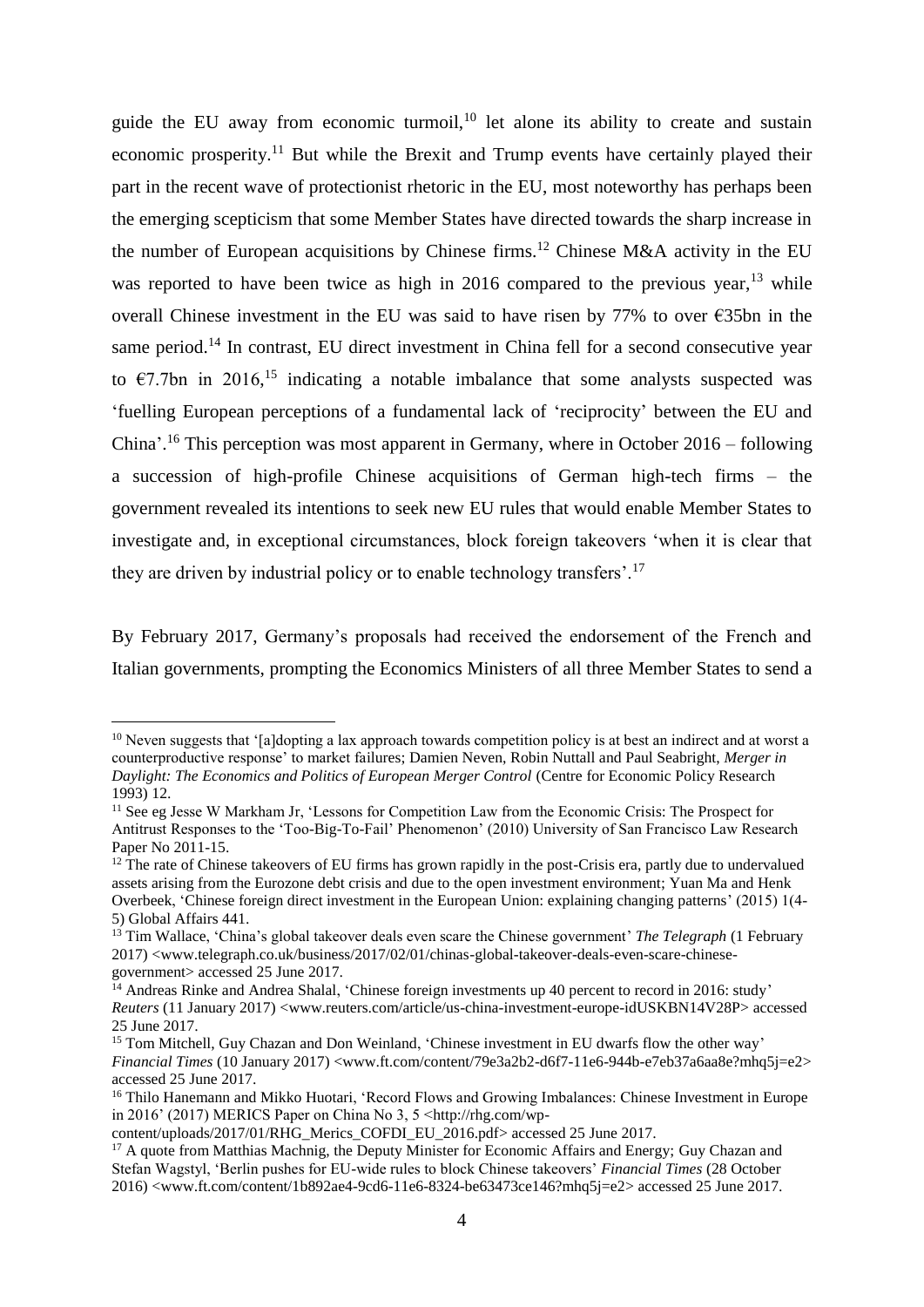joint-letter to the European Commissioner for Trade, stating that they were 'worried about the lack of reciprocity and about a possible sell-out of European expertise' to non-EU companies,<sup>18</sup> with Chinese state-owned enterprises (SOEs) representing a particular concern.<sup>19</sup> In the letter, the ministers suggest that these concerns could not be addressed by the current legal instruments available to the Member States and, as such, there was a pressing need for the issue to be discussed at a European level. Attached to the letter was a 'common paper' that reportedly details a number of proposals but which, at the time of writing, has yet to enter into the public domain. However, a number of media sources have shed light on its contents. Handelsblatt Global, for example, reported that the paper contains a list of suggestions which includes: (a) introducing a power that would enable the Commission to block takeovers by non-EU SOEs in strategic sectors, and (b) a requirement that non-EU firms 'should only have the right to invest in the European Union based on the principle of reciprocity'.<sup>20</sup> Moreover, a report by Reuters suggests the paper also includes a proposal to create an instrument (based on 'economic criteria') that would broaden the grounds on which Member States are permitted to block (or impose conditions on) foreign takeovers.<sup>21</sup> The Commission's response to the Member States' letter was a pragmatic one. It acknowledged that such proposals were 'worth discussing' as a potential means of addressing imbalances and the challenges of globalisation, but only provided that new measures were compatible with the EU's international commitments and its treaties.<sup>22</sup> For one newly-elected leader, the Commission's positive response represented an ideal opportunity to once again place foreign takeover review at the very heart of the EU agenda.

<sup>18</sup> Letter from Brigitte Zypries, Michel Sapin and Carlo Calenda to Cecilia Malmström (10 February 2017) [<www.bmwi.de/Redaktion/DE/Downloads/S-T/schreiben-de-fr-it-an-](www.bmwi.de/Redaktion/DE/Downloads/S-T/schreiben-de-fr-it-an-malmstroem.pdf?__blob=publicationFile&v=5)

malmstroem.pdf?\_blob=publicationFile&v=5> accessed 25 June 2017.

<sup>19</sup> Guy Chazan, 'EU capitals seek stronger right of veto on Chinese takeovers' *Financial Times* (14 February 2017) [<www.ft.com/content/8c4a2f70-f2d1-11e6-95ee-f14e55513608>](www.ft.com/content/8c4a2f70-f2d1-11e6-95ee-f14e55513608) accessed 25 June 2017.

<sup>20</sup> Klaus Stratmann, 'Push for E.U. Powers to Block Strategic Investors' *Handelsblatt Global* (14 February 2017) [<https://global.handelsblatt.com/companies-markets/germany-italy-and-france-push-for-e-u-powers-to](https://global.handelsblatt.com/companies-markets/germany-italy-and-france-push-for-e-u-powers-to-block-strategic-investors-704844)[block-strategic-investors-704844>](https://global.handelsblatt.com/companies-markets/germany-italy-and-france-push-for-e-u-powers-to-block-strategic-investors-704844) accessed 25 June 2017.

<sup>&</sup>lt;sup>21</sup> Yann Le Guernigou and Leigh Thomas, 'France, Germany, Italy urge rethink of foreign investment in EU' *Reuters* (14 February 2017) [<www.reuters.com/article/uk-eu-trade-france-idUKKBN15T1ND?il=0>](www.reuters.com/article/uk-eu-trade-france-idUKKBN15T1ND?il=0) accessed 25 June 2017.

<sup>22</sup> Daniel Rosario, 'EC Midday Press Briefing' (Commission Briefing, Brussels, 15 February 2017) [<http://ec.europa.eu/avservices/video/player.cfm?sitelang=en&ref=I133710>](http://ec.europa.eu/avservices/video/player.cfm?sitelang=en&ref=I133710) accessed 25 June 2017. The relevant question and response can be found between 11:40-13:20.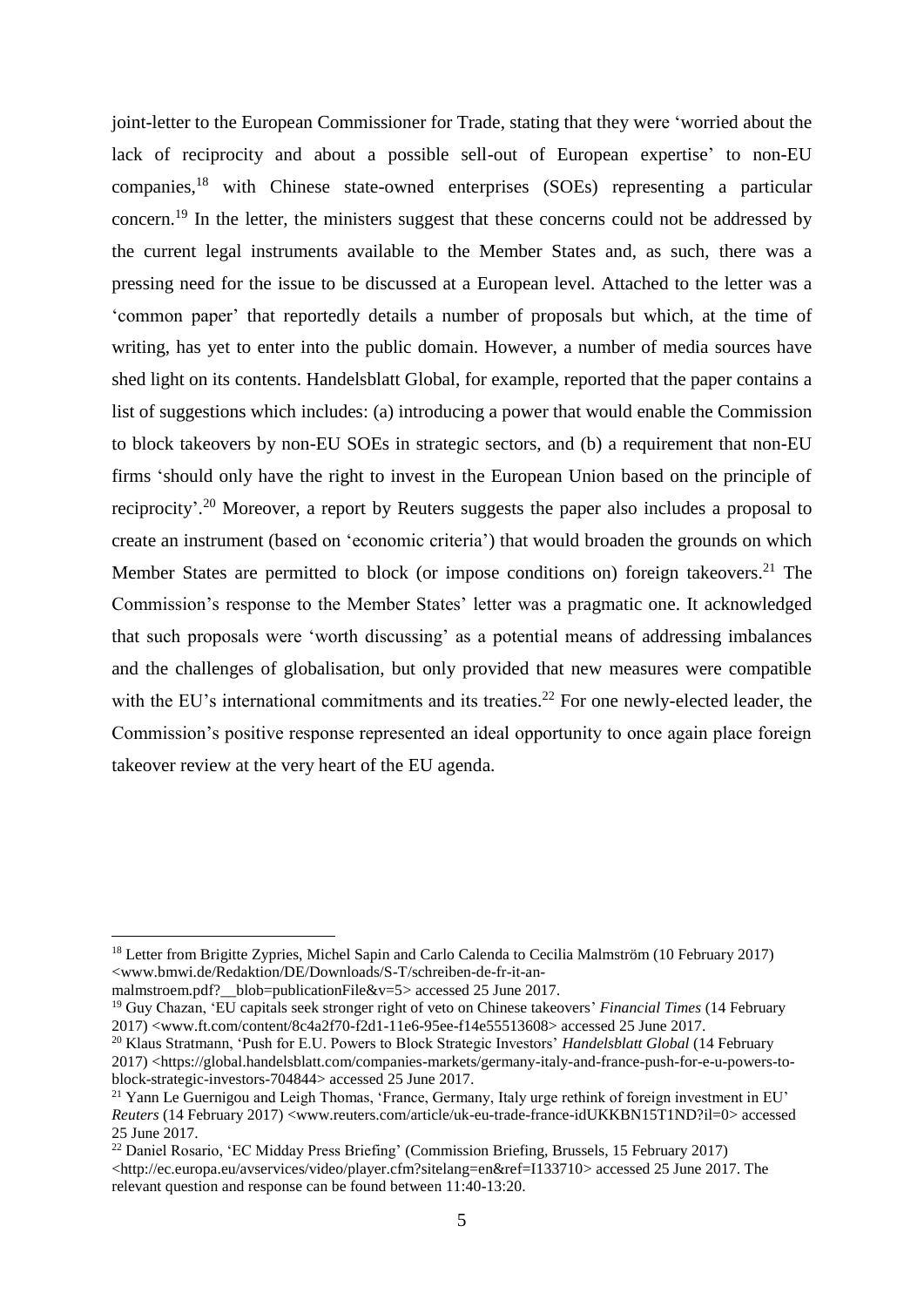#### **2. Enter Macron: A Vision of a 'Protective Europe'**

Following the dramatic shifts in the global political landscape in 2016, some commentators predicted that the amount of pressure the Commission will be under to adopt a more protectionist approach could hinge on the performance of Eurosceptic parties at general elections in France and Germany in 2017.<sup>23</sup> But this is by no means to say that a Eurosceptic party need be in power for protectionist pressure to materialise. Emmanuel Macron, a centrist candidate elected as President of France in May 2017 on a pro-EU mandate, was quick to seek the support of German Chancellor Angela Merkel on plans to press the EU towards adopting a 'tougher stance' on foreign takeovers (a move that would have gone some way towards appeasing the many French citizens whom voted for Macron's election opponent, the far-right Eurosceptic Marine Le Pen).<sup>24</sup> Indeed, Macron's election manifesto itself contained an explicit pledge to seek a new mechanism that would allow the EU to control FDI in order to preserve strategic sectors; $25$  so giving rise to the oft-quoted concept of Macron's 'protective Europe'.<sup>26</sup> His election victory also coincided with a Reflection Paper published by the Commission, in which it spelled out its intention to 'continue to develop a balanced, rules-based and progressive trade and investment agenda' that opens markets, $27$  while addressing concerns of a lack of reciprocity with 'careful analysis and appropriate action'.<sup>28</sup> Indeed, although it rejects any notion of the EU adopting a protectionist approach, the paper has been seen as the Commission's reaction to the growing public support for populist movements within Member States, even though parties such as Le Pen's National Front had fallen short of taking power.<sup>29</sup> Yet, the paper failed to explicitly acknowledge the aforementioned proposals by Germany, France and Italy to introduce new powers for the

<sup>&</sup>lt;sup>23</sup> Rachel Brandenburger et al, 'Changing Times? The Outlook for Antitrust Enforcement in the EU and the US' (2017) 1(2) CPI Antitrust Chronicle.

<sup>24</sup> Anne-Sylvaine Chassany, 'Macron wants tougher EU on trade and foreign investment' *Financial Times* (11 May 2017) [<www.ft.com/content/38e98f94-359b-11e7-99bd-13beb0903fa3>](www.ft.com/content/38e98f94-359b-11e7-99bd-13beb0903fa3) accessed 25 June 2017.

<sup>25</sup> En Marche!, 'Retrouver notre esprit de conquête pour bâtir une France nouvelle' (Presidential manifesto of Emmanuel Macron, 2017) 21 [<http://storage.googleapis.com/en-marche-fr/COMMUNICATION/Programme-](http://storage.googleapis.com/en-marche-fr/COMMUNICATION/Programme-Emmanuel-Macron.pdf)[Emmanuel-Macron.pdf>](http://storage.googleapis.com/en-marche-fr/COMMUNICATION/Programme-Emmanuel-Macron.pdf) accessed 25 June 2017.

<sup>26</sup> Hannah Murphy, 'Policies of France's leading presidential candidates' *Financial Times* (20 March 2017)  $\langle$ www.ft.com/content/7fa14c80-fdd1-11e6-96f8-3700c5664d30?mhq5j=e2> accessed 25 June 2017.

<sup>&</sup>lt;sup>27</sup> Commission, 'Reflection Paper on Harnessing Globalisation' COM (2017) 240 final, para 3.2. This paper acted to expand on the Commission's White Paper on the future of the EU27 in the lead up to 2025; Commission, 'White paper on the future of Europe: Reflections and scenarios for the EU 27 by 2025' COM

<sup>(2017) 2025</sup> final.  $28$  ibid ch III, art 3.

<sup>29</sup> Arthur Beesley, 'EU wants tougher global trade rules to fend off populist threat' *Financial Times* (10 May 2017) [<www.ft.com/content/63a20fea-34c4-11e7-bce4-9023f8c0fd2e?mhq5j=e1>](http://www.ft.com/content/63a20fea-34c4-11e7-bce4-9023f8c0fd2e?mhq5j=e1) accessed 25 June 2017.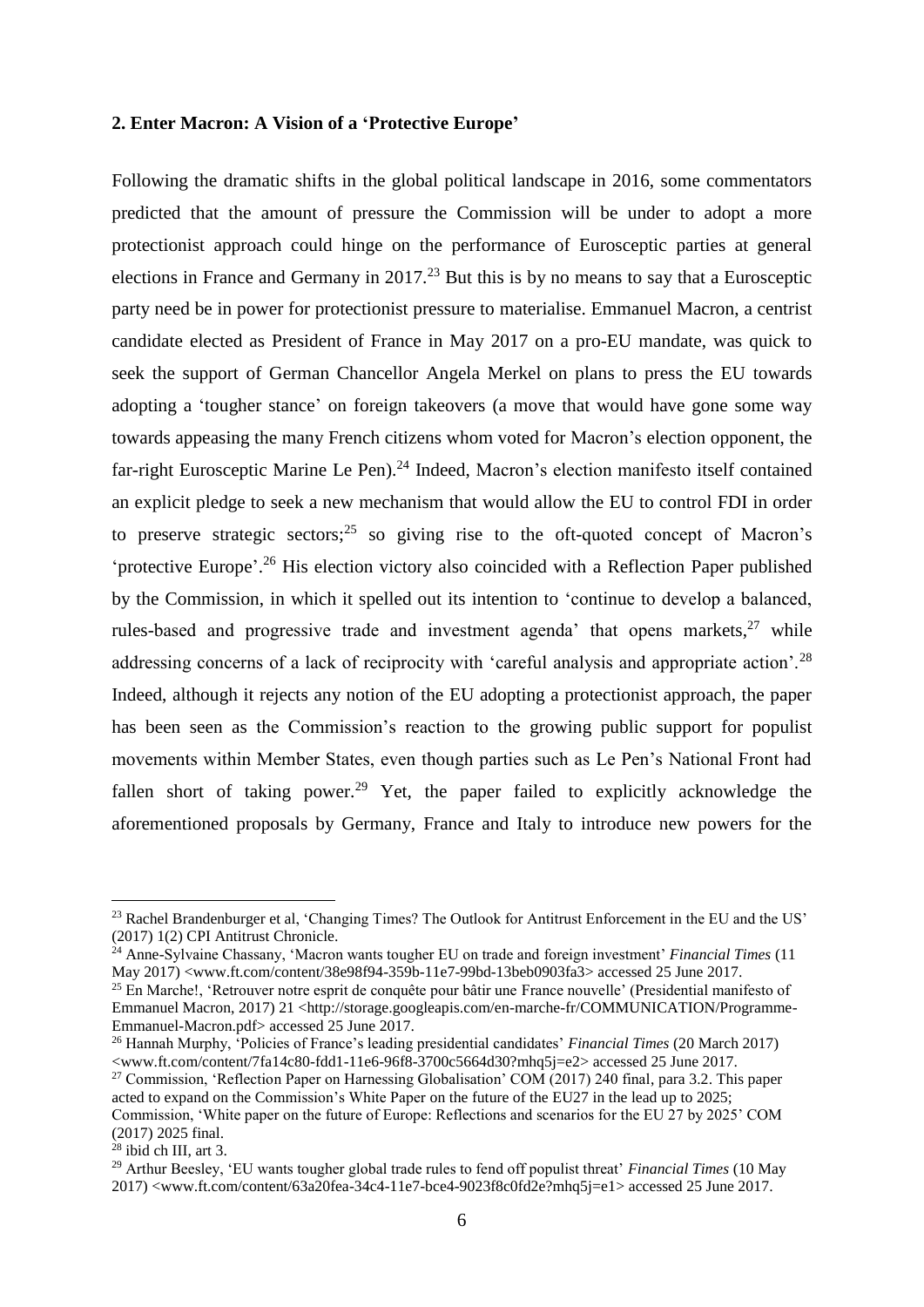Commission or Member States to intervene in foreign takeovers in strategic sectors;<sup>30</sup> an omission that President Macron would attempt to address at his European Council debut.

This article goes to press in the immediate aftermath of the 183rd Meeting of the European Council – which acts to set the EU's political agenda – where President Macron made the bold move of tabling a draft communiqué that called on EU leaders 'to screen foreign investments where necessary in order to mitigate risks to national security.<sup>31</sup> Early reports had suggested that the proposals would be met with strong opposition from pro-free trade Member States (including the Nordic and Baltic countries, as well as the Netherlands).<sup>32</sup> and from smaller Member States (such as Hungary and Greece) which have a greater dependency on inward investment from China.<sup>33</sup> The proposals also evoked the disapproval of the former Internal Market Commissioner, Frits Bolkestein, who suggested the plans undermined the procedural simplification that the EU Merger Regulation (EUMR) seeks to provide and even went so far as to suggest that the Commission should use its enforcement powers to 'issue a sharp reminder' to any Member States that attempt to incorporate any similar protective measures.<sup>34</sup>

What arose from the European Council meeting has been described as a 'watered down' version of President Macron's original proposal.<sup>35</sup> Rather than calling on the Commission to introduce a screening mechanism for foreign takeovers, the conclusions adopted by the Council directed the Commission to continue in its fight against protectionism and to promote open markets.<sup>36</sup> However, the Council recognised the pressing need for further discussions regarding reciprocity between jurisdictions in the context of investment, calling

<sup>30</sup> Rochelle Toplensky, 'Brussels sidesteps calls to block unwanted foreign takeovers' *Financial Times* (10 May 2017) [<www.ft.com/content/a31113c4-300f-11e7-9555-23ef563ecf9a>](file:///G:/CoRe%20Submission/www.ft.com/content/a31113c4-300f-11e7-9555-23ef563ecf9a) accessed 25 June 2017.

<sup>31</sup> Arthur Beesley, 'Macron and allies head for EU clash on foreign takeovers' *Financial Times* (15 June 2017)  $\langle$ www.ft.com/content/73aadc3a-5118-11e7-bfb8-997009366969?mhq5j=e3> accessed 25 June 2017.  $32$  ibid.

<sup>33</sup> Robin Emmott and Gabriela Baczynska, 'EU to resist Macron's call to curb Chinese takeovers - diplomats' *Reuters* (21 June 2017) [<http://uk.reuters.com/article/uk-eu-summit-china-idUKKBN19C23D>](http://uk.reuters.com/article/uk-eu-summit-china-idUKKBN19C23D) accessed 22 June 2017.

<sup>34</sup> Frits Bolkestein, 'Don't let France ruin the single market' *Politico* (22 June 2017)

[<sup>&</sup>lt;www.politico.eu/article/opnion-dont-let-france-ruin-the-single-market-emmanuel-macron-frits-bolkestein>](www.politico.eu/article/opnion-dont-let-france-ruin-the-single-market-emmanuel-macron-frits-bolkestein) accessed 25 June 2017.

<sup>35</sup> One diplomatic source described the Council's conclusions as having 'downgraded' Macron's original proposal; Adam Fleming, 'Emmanuel Macron's charm offensive in Brussels debut' (*BBC News*, 23 June 2017) [<www.bbc.com/news/world-europe-40383080>](www.bbc.com/news/world-europe-40383080) accessed 25 June 2017.

<sup>&</sup>lt;sup>36</sup> European Council, 'European Council meeting (22 and 23 June 2017 – Conclusions)' (Conclusions adopted at 183rd Meeting of the European Council, EUCO 8/17, 23 June 2017), para 16

[<sup>&</sup>lt;http://data.consilium.europa.eu/doc/document/ST-8-2017-INIT/en/pdf>](http://data.consilium.europa.eu/doc/document/ST-8-2017-INIT/en/pdf) accessed 25 June 2017.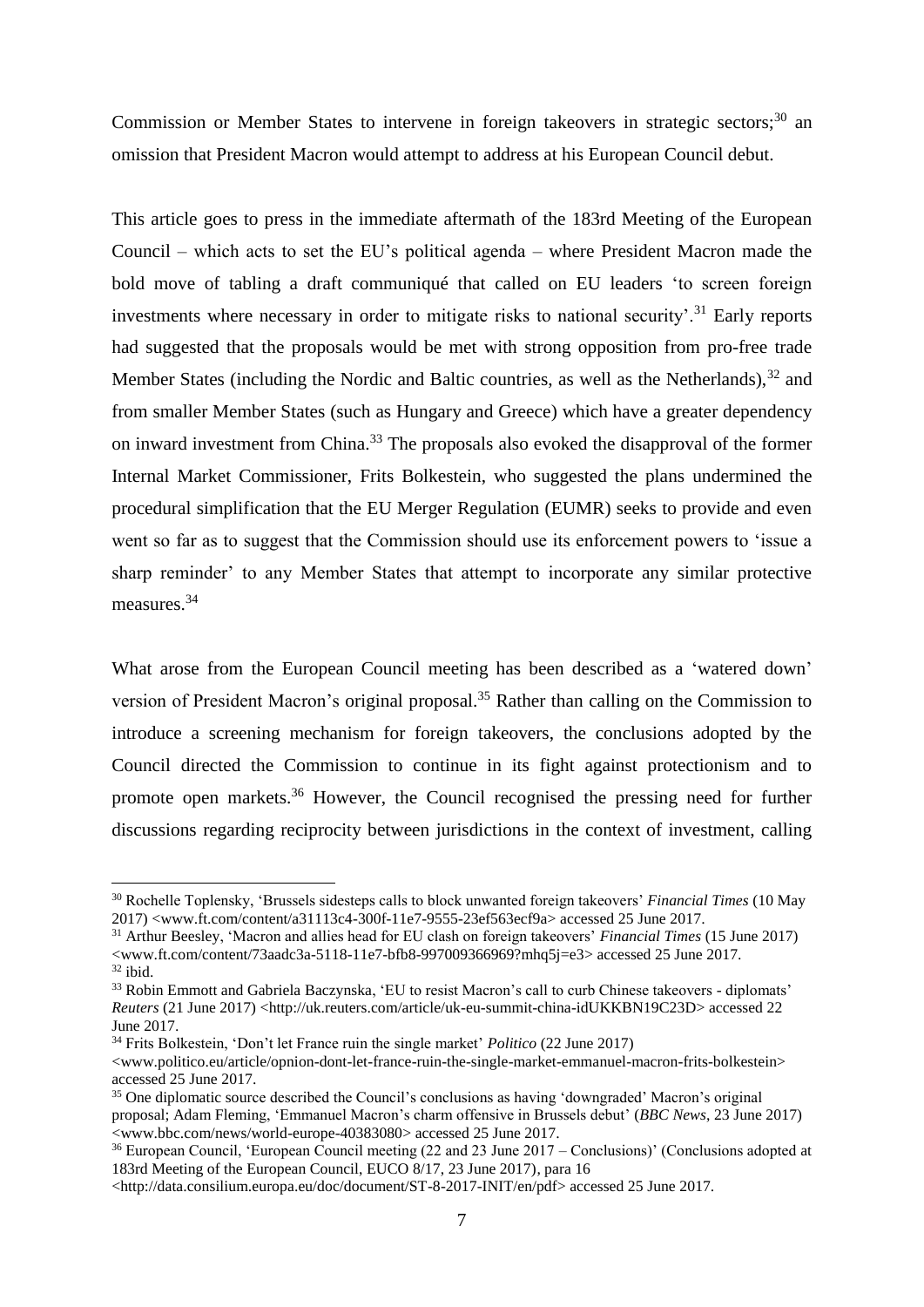on the Commission and the Council itself to take this debate forward and to revert to the issue again at a future meeting. $37$  Significantly, the Council also endorsed the Commission's Reflection Paper and welcomed its initiative to 'analyse investments from third countries in strategic sectors, while fully respecting Members States' competences'.<sup>38</sup> Precisely what 'analysing investment' entails in this context is unclear, but it seems likely to amount to a 'watering down' of Macron's ambitions of a new screening mechanism that would allow the Commission to intervene in foreign takeovers. Speaking at the Council's post-meeting press conference, the President of the Commission, Jean-Claude Juncker, said that the Commission would publish a report that provides more details of what this analysis will consist of, building on proposals that had earlier been included in its Reflection Paper.<sup>39</sup> But Juncker also responded to a question from the Press where he emphasised a desire for 'a Europe which is open, but which is not offered', that he was entirely in agreement with the proposals of President Macron and, furthermore, that other members of the Commission were broadly aligned to Macron's thinking. 40

This leaves the EU in an intriguing situation with regards to how it will approach foreign takeovers going forward. While Macron's proposals failed to achieve a consensus within the Council, the Council's conclusions make it clear that the Member States are at least keen to see the Commission afford consideration to the motives of foreign investment in strategic sectors and, most certainly, to retain foreign investment as a topic at the heart of the EU agenda. Moreover, it appears that there is a consensus within the Commission itself that more positive steps, such as those put forward by Macron, should be taken in order to overcome the concerns posed by FDI in strategic sectors. Macron himself defended his proposals in the wake of the Council meeting, noting that Europe would not be naïve in thinking that all jurisdictions adhere to the multilateral rules on free trade; rather, there was a need to

 $37$  ibid para 17.

 $38$  ibid.

<sup>39</sup> Jean-Claude Juncker, 'Press Conference – Part 2' (Council Press Conference, Brussels, 23 June 2017)  $\langle$ https://tvnewsroom.consilium.europa.eu/event/european-council-june-2017-day-2-17337/press-conference[part-2-17a48>](https://tvnewsroom.consilium.europa.eu/event/european-council-june-2017-day-2-17337/press-conference-part-2-17a48) accessed 25 June 2017.

 $40$  Jean-Claude Juncker, 'Press Conference – Part 4 (O&A)' (Council Press Conference, Brussels, 23 June 2017) [<https://tvnewsroom.consilium.europa.eu/event/european-council-june-2017-day-2-17337/press-conference](https://tvnewsroom.consilium.europa.eu/event/european-council-june-2017-day-2-17337/press-conference-part-4-qa-17b8e)[part-4-qa-17b8e>](https://tvnewsroom.consilium.europa.eu/event/european-council-june-2017-day-2-17337/press-conference-part-4-qa-17b8e) accessed 25 June 2017.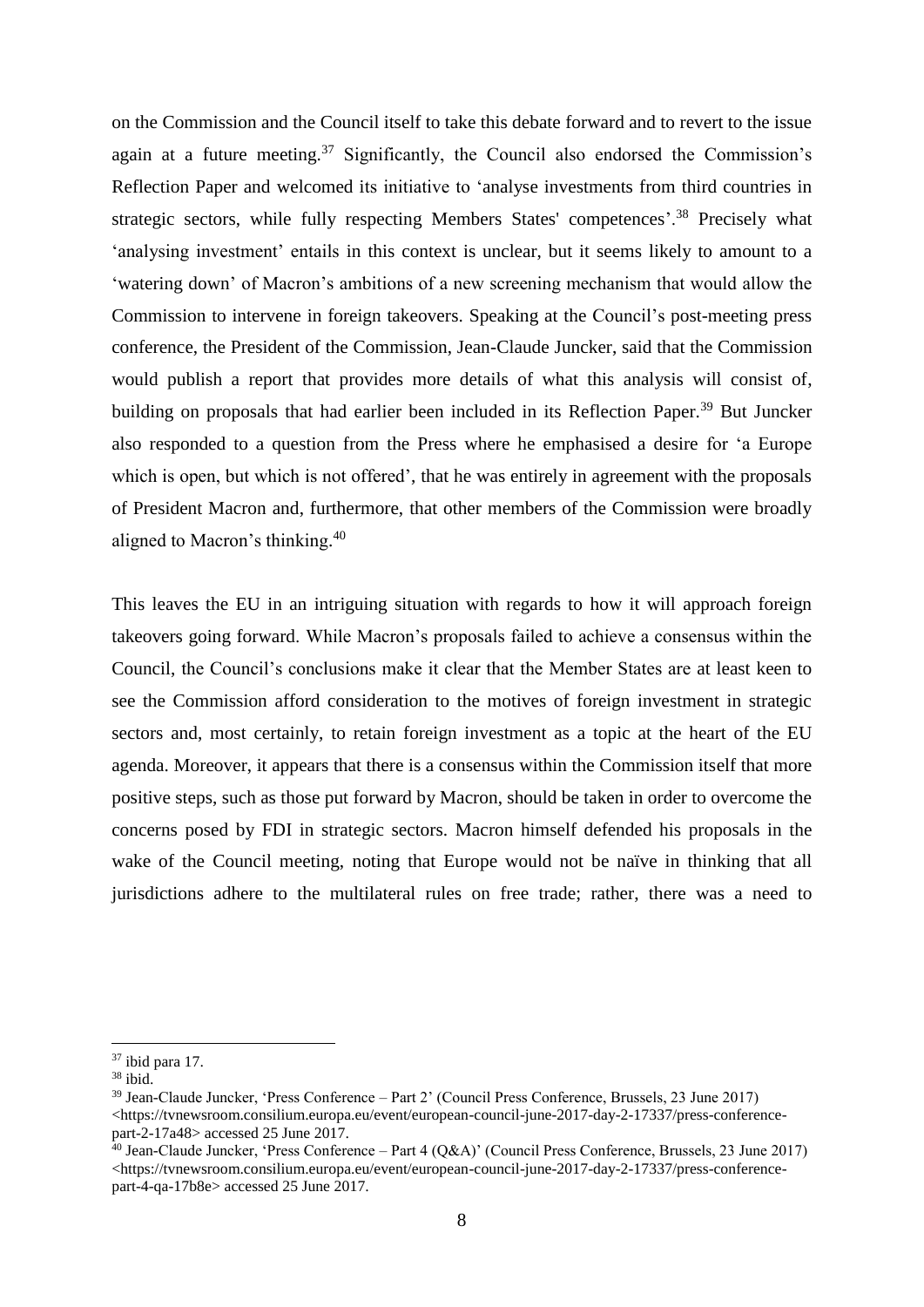overcome the 'laws of the jungle' by ensuring reciprocity and establishing better controls for strategic investment.<sup>41</sup>

#### **3. 'As You Were' or a New Direction for EU Merger Control?**

An important detail that the Council's conclusions and the Commission's Reflection Paper are silent on is *who* within the Commission would be tasked with analysing foreign takeovers in strategic sectors. For example, if the Commission's Directorate-General for Competition (DG Comp) was assigned this task, it would presumably be required to investigate the 'merger element' of a transaction according to competition criteria, in addition to analysing the intricacies of the 'foreign takeover element' on non-competition grounds. Alternatively, the task could be delegated to a separate wing of the Commission, such as the Directorate-General for Trade (DG Trade), which would conduct a parallel assessment of the FDI issues alongside DG Comp's competition assessment.

On this institutional point, it is worth noting that the 183rd Meeting of the European Council was certainly not the first time that efforts have been made to convince the EU to consider non-competition interests when assessing mergers involving foreign acquirers. In 2011, following a wave of investment into the EU from Chinese and Russian SOEs, two EU Commissioners, Antonio Tajani and Michel Barnier, $42$  wrote a joint-letter to Commission President José Manuel Barroso recommending that the EU establishes a body to vet FDI in a similar vein to the Committee on Foreign Investment in the United States (CFIUS), which scrutinises inward investment into the US on national security grounds.<sup>43</sup> A similar proposal was put forward by the European Parliament in 2012, calling on the Commission and Member States to work together to set up such a body.<sup>44</sup> Calls for the establishment of an EU equivalent to the CFIUS – a CFIEU, if you will – were ultimately rejected in favour of a soft law approach, where the Commission sought to promote good governance and transparency

<sup>41</sup> See discussion between 06:00-07:04 in Emmanuel Macron and Angela Merkel, 'Joint Press Conference at EU Summit' (Council Press Conference, Brussels, 23 June 2017) [<www.youtube.com/watch?v=YoqQ1TyI3-4>](www.youtube.com/watch?v=YoqQ1TyI3-4) accessed 25 June 2017.

<sup>&</sup>lt;sup>42</sup> The Commissioner for Industry and Entrepreneurship and the Commissioner for the Internal Market respectively.

<sup>43</sup> Sophie Meunier, 'Divide and conquer? China and the cacophony of foreign investment rules in the EU' (2014) 21(7) Journal of European Public Policy 996, 1010.

<sup>44</sup> European Parliament, 'Report on EU and China: Unbalanced Trade?' (Resolution, Strasbourg, 20 April 2012), para 25.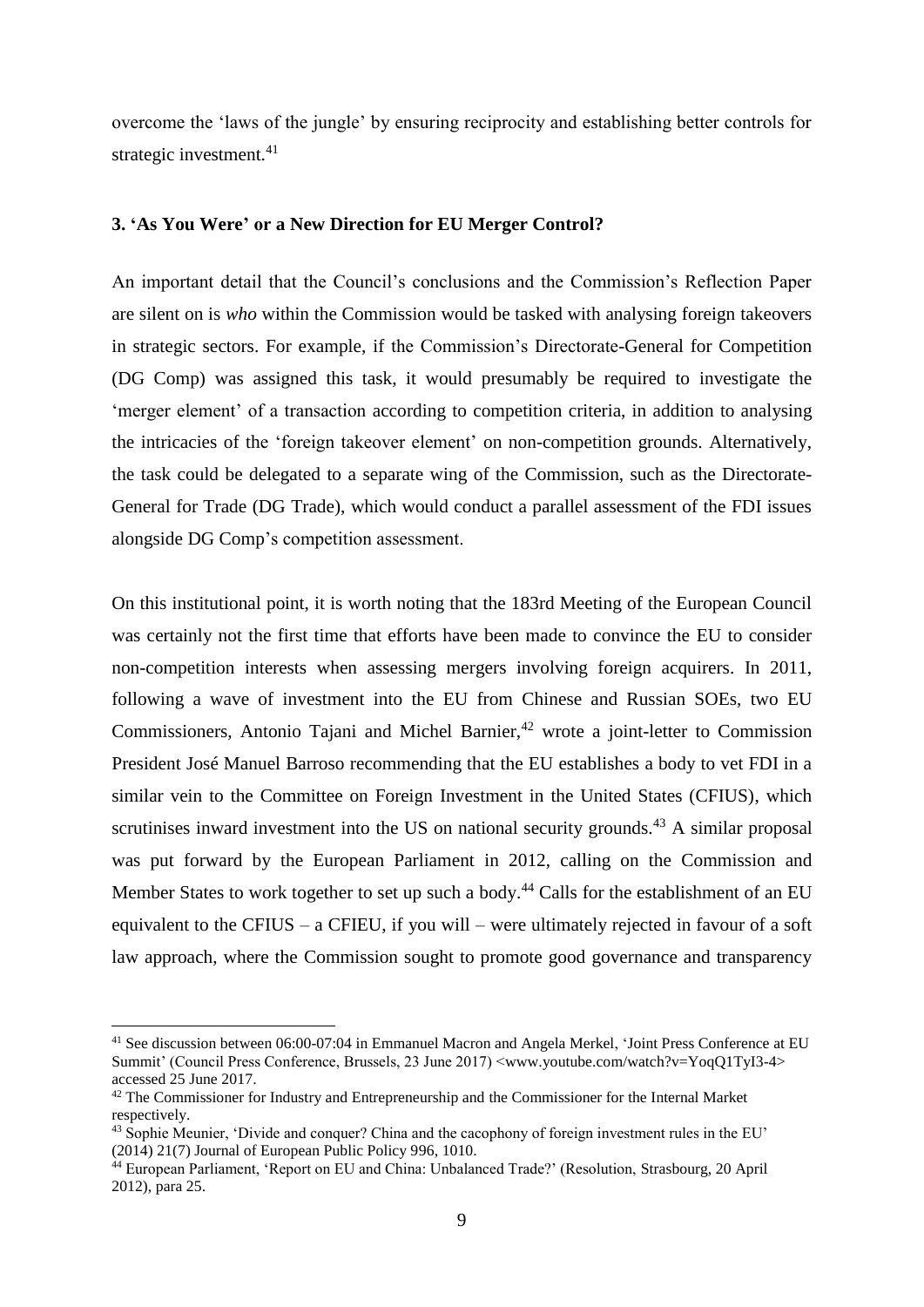in mergers involving foreign bidders, SOEs and Sovereign Wealth Funds.<sup>45</sup> Although, more recent academic literature suggests that it may well be time to revisit the prospect of a CFIEU which, in a similar way to DG Comp's merger competences, would act as a 'one-stop-shop' for large or 'sensitive' foreign takeovers in the EU.<sup>46</sup> A rationale for introducing such a body is that it would create a centralised procedure for assessing foreign takeovers on pre-defined public interest grounds, which reduces the risk of protectionism by facilitating a transparent and predictable regime that is less readily achieved in a system that conducts FDI review at the Member State level.<sup>47</sup>

Is it therefore feasible that a CFIEU-type arrangement could be adopted by the EU in light of the European Council meeting? Several factors suggest the chances are slim. Firstly, given the political sensitivities of foreign takeover review and the contrasting political and economic interests of individual Member States (including their own perceptions towards FDI),<sup>48</sup> it is unlikely that States will readily cede authority to an EU body.<sup>49</sup> Second, the EU has committed to the Commission's 'Investment Plan for Europe' (the so-called 'Juncker Plan'), the third strand of which seeks to boost investment in the EU by simplifying the regulatory regime and removing investment barriers,<sup>50</sup> an aim that seems incompatible with an additional screening of foreign takeovers by a CFIEU body. Thirdly, the Commission has already invested a large amount of time and resources into negotiating bilateral investment agreements (BIAs) with major economies, with the aim of facilitating reciprocity of investment procedures between jurisdictions.<sup>51</sup> For example, the Commission has made a bilateral investment agreement between the EU and China a 'top priority',  $52$  and – as of May 2017 – had completed a thirteenth round of negotiations with Chinese representatives.

<sup>45</sup> Heike Schweitzer, 'Sovereign Wealth Funds - Market Investors or 'Imperialist Capitalists'? The European response to direct investments by non-EU state-controlled entities' in Ulf Bernitz and Wolf-Georg Ringe (eds), *Company Law and Economic Protectionism: New Challenges to European Integration* (OUP 2010) 264-265. <sup>46</sup> Timothy RW Cowen, 'Protectionism in Merger Control: Is the Process of Merger Control Adequate to

Consider Wider Public Interest Issues? Is it Now Time for CFIEU?' (2014) 10 CPI Antitrust Chronicle. <sup>47</sup> ibid 10-11.

<sup>48</sup> Jones and Davies (n 8) 456.

<sup>49</sup> Angela Huyne Zhang, 'Foreign Direct Investment from China: Sense and Sensibility' (2014) 34(3) Northwestern Journal of International Law & Business 395, 435.

<sup>50</sup> Commission, 'An Investment Plan for Europe' (Communication) COM (2014) 903 final, ch 4; as approved by European Council, 'European Council (18 December 2014) – Conclusions' (Conclusions adopted at 165th Meeting of the European Council, EUCO 237/14, 18 December 2014).

<sup>&</sup>lt;sup>51</sup> Scholars note that, while BIAs can act to facilitate a degree of reciprocity between states, they provide limited scope for restricting investment in strategic sectors. Indeed, this has been the undoing of many a would-be BIA; Heinemann (n 4) 852-856.

<sup>52</sup> Commission, 'Trade for All: Towards a more responsible trade and investment policy' (Communication) COM (2015) 497 final, para 5.2.2.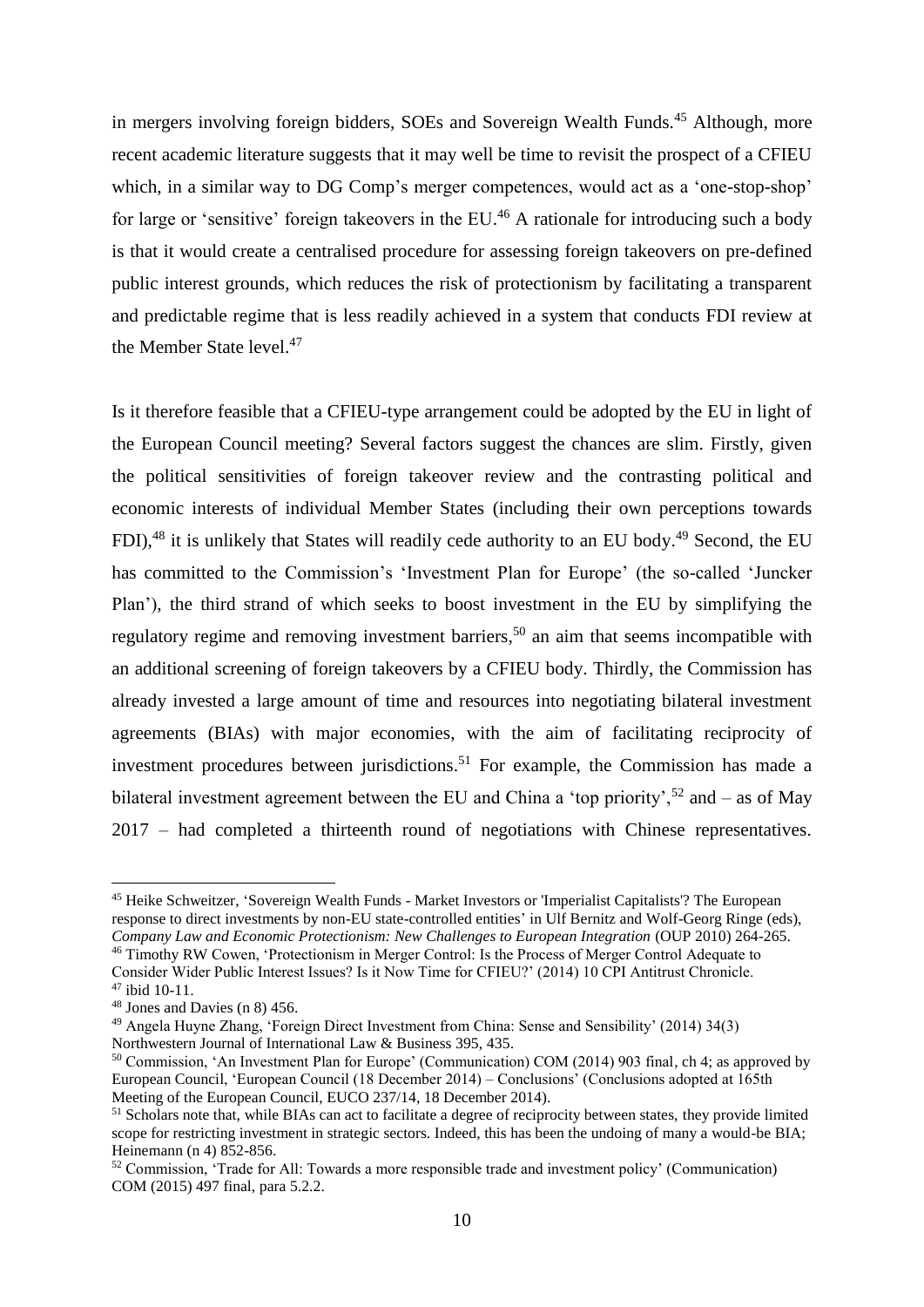Although, having commenced negotiations in late-2013, it is clear that the process of striking an agreement is far from straightforward, with the two sides struggling to agree on intricate matters of sustainable development and environmental protection,<sup>53</sup> and a plethora of issues regarding market access in China.<sup>54</sup> Nonetheless, the Commission remains confident of reaching an agreement in the foreseeable future.

If a parallel FDI analysis by a separate body is implausible at this current time, we might return to the possibility of DG Comp undertaking a dual assessment of the competition aspects of a merger and the public interest implications of foreign takeovers. Zhang considers this to be a more feasible approach than the establishment of a CFIEU, as Member States have already ceded jurisdiction to DG Comp to rule on mergers with an EU dimension.<sup>55</sup> Indeed, Zhang is among a number of scholars to observe a previous period where DG Comp undertook a dual assessment in cases involving Chinese SOEs in 2011; namely, where the Commission completed its default competition analysis before proceeding to make a counterfactual assessment of how competition would fare if all Chinese SOEs in the market were treated as a single economic entity.<sup>56</sup> In practice, there was no case where the Commission's counterfactual finding differed from its findings in relation to the default competition assessment,<sup>57</sup> but Zhang criticises this 'worst case scenario' approach as having the potential to have a deterrent effect on all Chinese investment in the EU.<sup>58</sup> Nevertheless, this observation of DG Comp's past practice is at least indicative of a willingness to consider the concerns posed by SOEs that acquire EU firms, namely by applying its strict competitionbased approach to separate counterfactual assessments. What it does not tell us is whether the Commission would be prepared to go a step further by considering public interest criteria as part of the FDI analysis role. This would appear to be incompatible with the Commission's previous rhetoric, which has – for many years – been unrelenting in its commitment to a strict competition-based approach to merger control, and equally unyielding to the temptations of protectionism.

<sup>53</sup> Meunier (n 43) 1008.

<sup>54</sup> Insa Ewert, 'The EU-China Bilateral Investment Agreement: Between High Hopes and Real Challenges' (2016) Egmont Institute Security Policy Brief No 68, 2-3 [<www.egmontinstitute.be/wp](www.egmontinstitute.be/wp-content/uploads/2016/02/SPB68-Ewert.pdf)[content/uploads/2016/02/SPB68-Ewert.pdf>](www.egmontinstitute.be/wp-content/uploads/2016/02/SPB68-Ewert.pdf) accessed 25 June 2017.

 $55$  Zhang (n 49) 435.

<sup>56</sup> ibid; Odd Stemsrud, '"China Inc" under Merger Regulation review: the Commission's approach to acquisitions by Chinese public undertakings' (2011) 32(10) European Competition Law Review 481, 484. <sup>57</sup> Stemsrud (n 56) 485.

<sup>58</sup> Zhang (n 49) 436. She also suggests that the Commission may have been influenced to adopt this approach on the basis of an alarmist bias emanating from undue public fears towards Chinese FDI.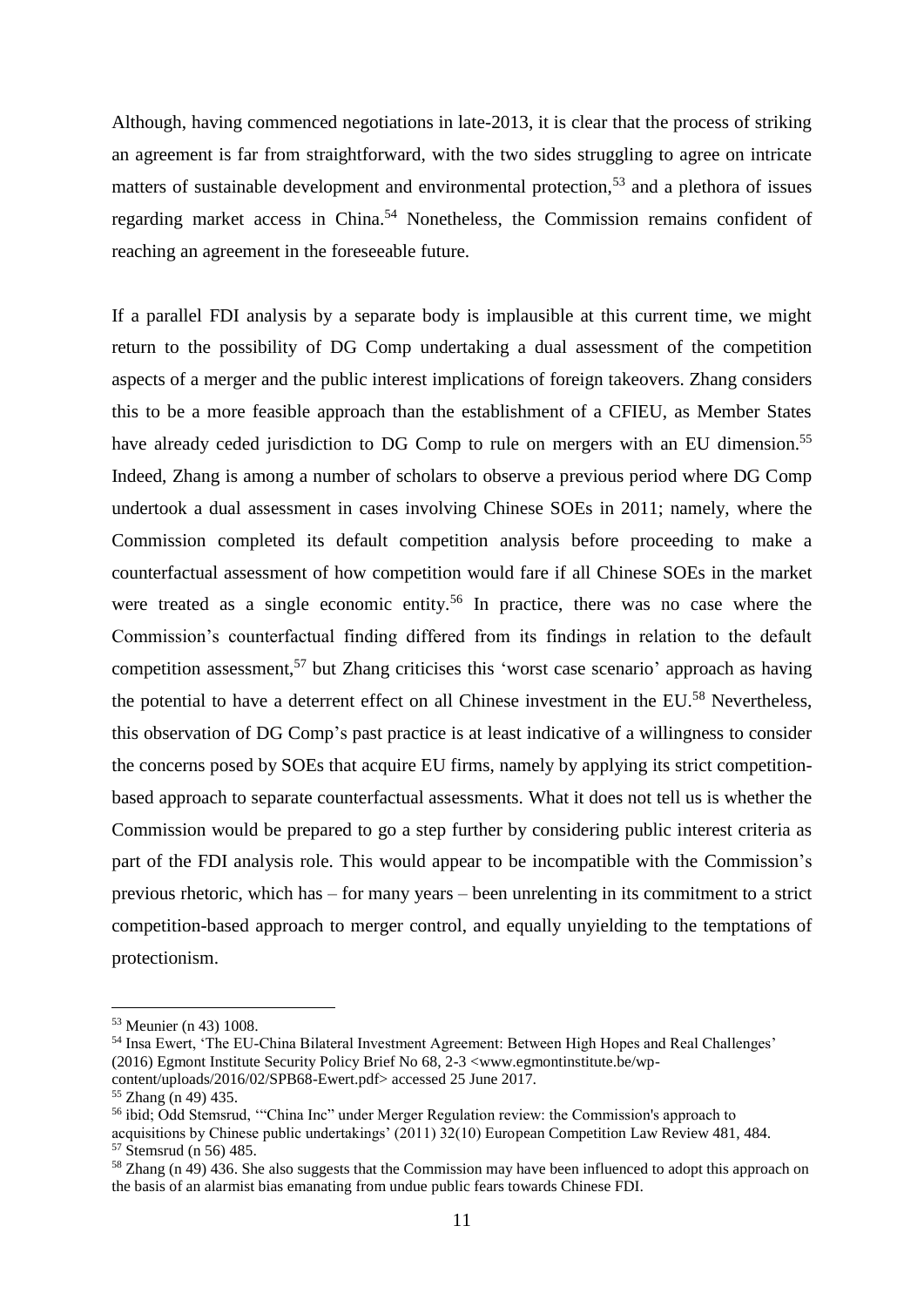Indeed, successive Commissioners for Competition have been very much on-message in this regard. Mario Monti stressed the need to place a competition-based test at the centre of merger assessments and insisted that, above all else, merger control should not become a tool for protectionism and for promoting national champions.<sup>59</sup> Neelie Kroes said it would be irresponsible to concede to protectionism and that the Commission was in a unique position to prevent protectionist interventions by Member States by acting as a neutral arbiter.<sup>60</sup> Joaquín Almunia routinely reiterated his belief that competition alone should dictate the assessment of mergers at EU level and that it was 'crucial to keep our merger review immune from non-competition considerations'.<sup>61</sup> He also drew attention to the Commission's stance of resisting and indeed 'fighting' global protectionism during his tenure, <sup>62</sup> which he described as being among the Commission's 'first orders of business'.<sup>63</sup> Closer to home, he also expressed alarm at the 'worrying signals of protectionist threats' among EU Member States, reserving particular pessimism for measures introduced by the French government to protect its strategic interests during the *GE/Alstom* deal. <sup>64</sup> More recently, the incumbent Commissioner Margrethe Vestager has expressed the need to be vigilant in the face of protectionism, citing its potential to trigger long-term adverse effects and its potential to 'poison the well' of international antitrust cooperation.<sup>65</sup>

<sup>59</sup> Mario Monti, 'Analytical Framework of merger review' (ICN Inaugural Conference, Naples, 28 September 2002) [<http://europa.eu/rapid/press-release\\_SPEECH-02-473\\_en.htm?locale=en>](http://europa.eu/rapid/press-release_SPEECH-02-473_en.htm?locale=en) accessed 25 June 2017. <sup>60</sup> Kroes suggested that by permitting Member State to conduct a protectionist act, it would prompt other

Member States to engage in similar behaviour; Neelie Kroes, 'European competition policy facing a renaissance of protectionism – which strategy for the future?' (St Gallen International Competition Law Forum, St Gallen, 11 May 2007) [<http://europa.eu/rapid/press-release\\_SPEECH-07-301\\_en.pdf>](http://europa.eu/rapid/press-release_SPEECH-07-301_en.pdf) accessed 25 June 2017.

<sup>61</sup> Joaquín Almunia, 'EU merger control has come of age' ('Merger Regulation in the EU after 20 years', Brussels, March 2011) [<http://europa.eu/rapid/press-release\\_SPEECH-11-166\\_en.htm?locale=en>](http://europa.eu/rapid/press-release_SPEECH-11-166_en.htm?locale=en) accessed 25 June 2017.

 $62$  Almunia suggests that the International Competition Network (ICN) could play an important role in the fight against protectionism; see Joaquín Almunia, 'A new decade for the International Competition Network' (10th Annual Conference of the ICN, The Hague, 18 May 2011) [<http://europa.eu/rapid/press-release\\_SPEECH-11-](http://europa.eu/rapid/press-release_SPEECH-11-346_en.htm?locale=en) [346\\_en.htm?locale=en>](http://europa.eu/rapid/press-release_SPEECH-11-346_en.htm?locale=en) accessed 25 June 2017.

<sup>63</sup> Joaquín Almunia, 'Some highlights from EU competition enforcement' (IBA 18th Annual Competition Conference, Florence, 19 September 2014) [<http://europa.eu/rapid/press-release\\_SPEECH-14-608\\_en.htm>](http://europa.eu/rapid/press-release_SPEECH-14-608_en.htm) accessed 25 June 2017.

<sup>64</sup> Joaquín Almunia, 'Is EU competition policy fit for a globalised world?' (Allianz-CER European Forum Dinner, Brussels, 23 June 2014). A good overview of the French measures and their observable effects can be found in Nicolas Petit, 'State Created Barriers to Exit: The Example of the Acquisition of Alstom by General Electric' (2015) 11(1) Competition Policy International 96.

<sup>65</sup> Margrethe Vestager, 'Enforcing competition rules in the global village' (NYU Law Address, New York, 20 April 2015) [<https://ec.europa.eu/commission/commissioners/2014-2019/vestager/announcements/enforcing](https://ec.europa.eu/commission/commissioners/2014-2019/vestager/announcements/enforcing-competition-rules-global-village_en)[competition-rules-global-village\\_en>](https://ec.europa.eu/commission/commissioners/2014-2019/vestager/announcements/enforcing-competition-rules-global-village_en) accessed 25 June 2017.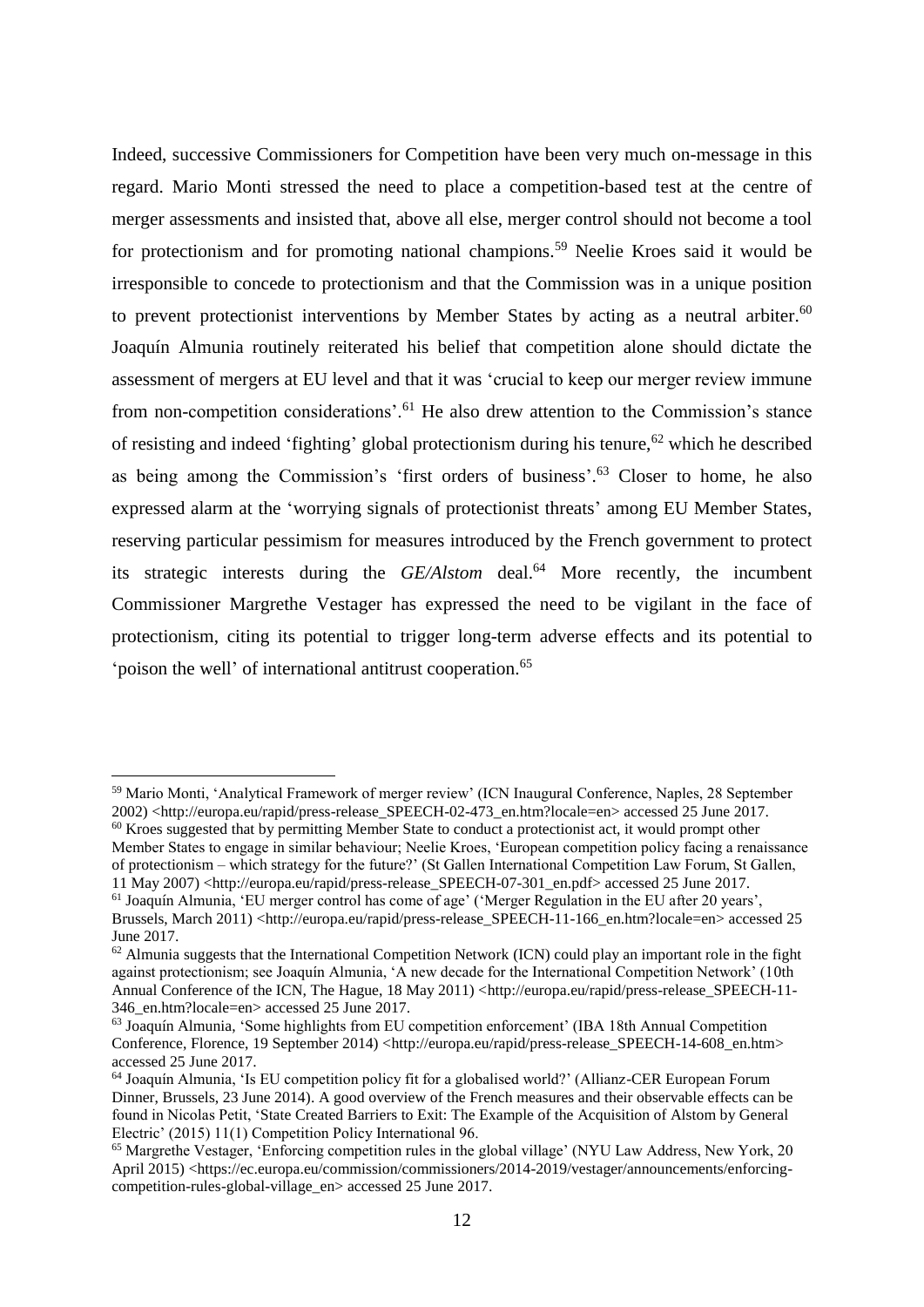Yet despite the defiance that the Commission has so far shown in continuing to pursue a strict competition-based approach in a highly-pressurised political environment, recent events and the conclusions of the European Council meeting suggest that now could be the time that the Commission begins to relax its stance. <sup>66</sup> With Member States also seeking an immediate response to the challenges of globalisation, there is every chance that merger control, rather than a new and separate foreign investment review mechanism, will be the Commission's tool of choice. <sup>67</sup> To rely on merger control as a means by which to serve a protectionist strategy – no matter how mild it may be – would require a move towards the pursuit of 'noncompetition' or so-called public interest objectives. The extent to which public interest objectives can be said to influence merger investigations under the current EU regime is a live issue. On the one hand, the modernisation of EU competition law has attributed priority to pursuing a 'consumer welfare' objective,  $68$  rather than any specific public interest goals. On the other hand – and as Section III will reveal – there appears to be legislative scope and, arguably, even a constitutional requirement for public interest goals to be considered by the Commission by virtue of the EUMR, as well as the Treaty on the Functioning of the European Union (TFEU) itself.<sup>69</sup> This latter interpretation is significant, as it implies that existing EU law may afford the Commission a constitutional basis on which to apply public interest criteria in the pursuit of a protecting strategic EU firms from foreign takeovers, subject to the fundamental freedoms of the  $EU^{70}$ .

<sup>&</sup>lt;sup>66</sup> Indeed, the Commission may face an imminent decision on whether or not to alter its approach, given that the UK's departure from the EU will see the loss of a strong voice against protectionism and 'watered down' antitrust at EU level; Jim Brunsden and Duncan Robinson, 'Brexit set to give more protectionist EU states clout' *Financial Times* (26 June 2016) [<www.ft.com/content/235ff2da-3bbe-11e6-9f2c-36b487ebd80a>](www.ft.com/content/235ff2da-3bbe-11e6-9f2c-36b487ebd80a) accessed 25 June 2017.

<sup>&</sup>lt;sup>67</sup> Merger control affords the opportunity to directly alter or maintain the structure of markets. Moreover, academics have noted that the ex ante nature of merger control renders it particularly advantageous when seeking to pre-empt harmful outcomes; D Daniel Sokol and William Blumenthal, 'Merger Control: Key International Norms and Differences' in Ariel Ezrachi, *Research Handbook on International Competition Law* (Edward Elgar 2012) 320.

<sup>68</sup> Although consumer welfare is not the only goal of EU competition law, Regulation 1/2003 has increased the attention that is now afforded to it in practice; KJ Cseres, 'The Impact of Regulation 1/2003 in the New Member States' (2010) 6(2) Competition Law Review 145, 160.

 $^{69}$  Consolidated Version of the Treaty on the Functioning of the European Union [2010] OJ C83/47.

 $70$  For the present discussion, the freedom of establishment (ibid art 49) and the free movement of capital (ibid art 63) are most relevant in the context of merger control.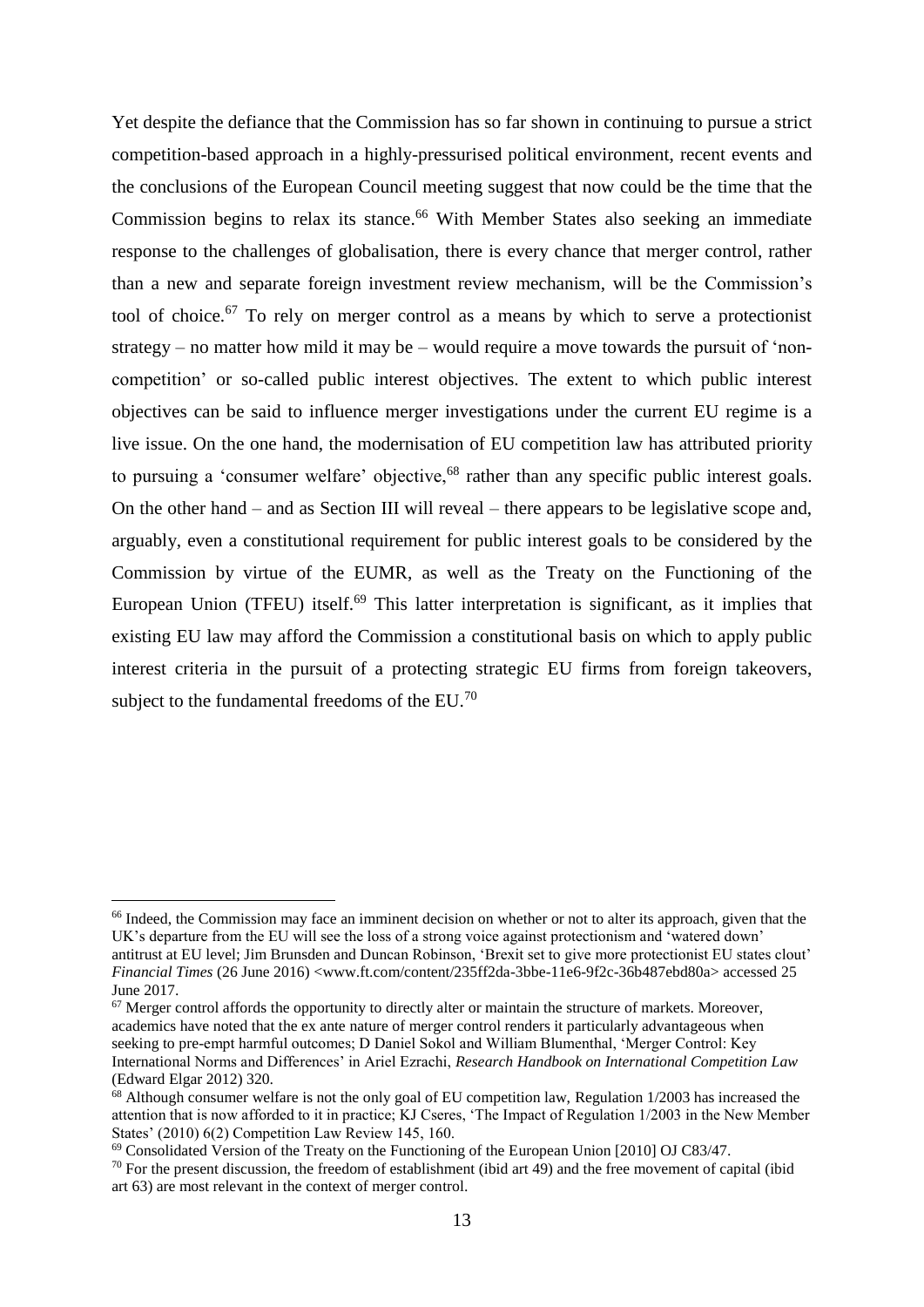#### **III. A Role for Public Interest in the Commission's Assessment Process**

#### **1. The 'Smallest Nod' to Public Interest under the EUMR**

The foundation of the Commission's strict competition-based approach to merger control is the substantive test it applies under the EUMR; namely, the 'significant impediment to effective competition' (SIEC) test contained under Article 2. Indeed, with a cursory glance of the EUMR, it is difficult to identify the slightest reference to anything other than the competition or economics-based measures that guide the Commission's approach.<sup>71</sup> Scratch a little deeper, however, and one finds that public interest considerations are afforded scope via the EU's underlying Treaty objectives. Article 7 TFEU imposes a requirement on the EU to 'ensure consistency between its policies and activities, taking all of its objectives into account'. At face value, this would appear to confer a duty upon the Commission to consider the EU's wider policy goals when pursuing each of its individual policies, including competition policy. The essence of Article 7 is given effect to by the numerous crosssectional or policy-linking clauses featured under the Treaty and other instruments of EU law, including those relating to, inter alia, employment,<sup>72</sup> environmental protection,<sup>73</sup> national security<sup>74</sup> and industrial policy.<sup>75</sup> These policy-linking clauses act to elaborate on the premise of Article 7 by indicating the individual factors that should be borne in mind when examining any individual policy area. Read alongside Article 7, the policy-linking clauses may actually – in theory – place public interest concerns at the forefront of the Commission's decisionmaking process. Indeed, while cautious of reading too much into the comment by former Commissioner Almunia – that it was crucial to maintain EU merger control's immunity from non-competition considerations<sup>76</sup> – the very fact that Almunia felt the need to make this comment suggests he acknowledges that scope exists for public interest considerations to enter the assessment under the EUMR.

 $71$  Jones and Sufrin suggest that any attempt to infer the relevance of public interest criteria under art 2 would require a teleological interpretation; Alison Jones and Brenda Sufrin, *EU Competition Law: Text, Cases, and Materials* (6th edn, OUP 2016) 1190.

<sup>&</sup>lt;sup>72</sup> TFEU, arts 9 and 147; Treaty on European Union [2010] OJ C83/13 (TEU), art 3(3).

<sup>73</sup> TFEU, arts 11 and 191.

<sup>74</sup> ibid art 346; EUMR, recital 19.

<sup>75</sup> eg Commission, 'Communication from the Commission to the European Parliament, the Council, the Council, the European Economic and Social Committee and Committee of the Regions: An integrated industrial policy for the globalisation era – putting competitiveness and sustainability at centre stage' COM (2010) 614 final.  $76$  Almunia (n 61).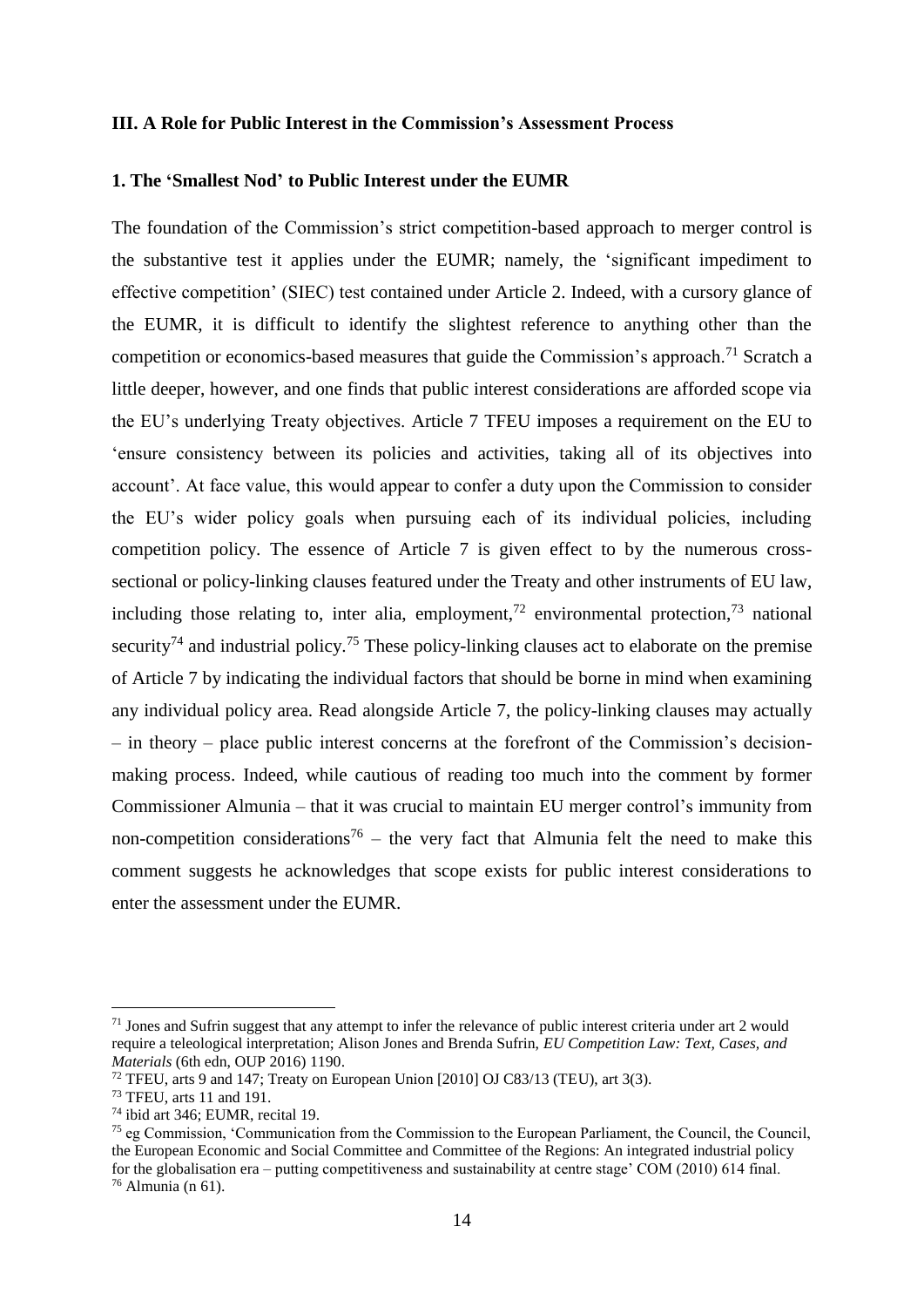The proposed legal basis on which the Commission may consider public interest goals as part of its assessment is derived under Recital 23 EUMR,<sup>77</sup> which reads:

It is necessary to establish whether or not concentrations with a [Union] dimension are compatible with the common market in terms of the need to maintain and develop effective competition in the common market. *In doing so, the Commission must place its appraisal within the general framework of the achievement of the fundamental objectives referred to in [Article 3 of the TEU].*<sup>78</sup>

Lord Brittan, Commissioner for Competition at the time when the original EC Merger Regulation was enacted, referred to this provision as the 'smallest nod' that the Regulation directed at anything other than a competition-based test.<sup>79</sup> The EU's fundamental objectives, as featured under Article 3 of the Treaty on European Union (TEU), are broadly drafted to include such aims as: the promotion of peace, the wellbeing and security of citizens, full employment and social progress, the protection and improvement of the environment and various other aims. On this basis, Recital 23 might be seen to offer the potential for public interest goals to be considered by the Commission during an assessment under the EUMR. Yet most commentators suggest the provision should be interpreted as having a restricted application;<sup>80</sup> imposing a non-binding duty on the Commission to reach a decision that is largely compatible with the fundamental objectives of the EU, rather than requiring the Commission to afford express consideration to each and every fundamental objective during its assessment process. The General Court in *Vittel* appeared to adopt a similar interpretation in the context of employment considerations within an EU merger assessment, $81$  concluding that Recital 23 imposed a requirement on the Commission to examine the merger's impact on employment. But the Court's judgment proceeded to suggest – without elaboration – that 'certain cases' would arise where it would be necessary, by virtue of Recital 23, for the

<sup>77</sup> Formerly, Recital 13 of the 1989 ECMR.

<sup>78</sup> *Emphasis* added.

<sup>79</sup> Lord Brittan, 'The Early Days of EC Merger Control' in European Commission, *EC Merger Control: Ten Yeas On* (International Bar Association 2000) 3. Other 'small nods' came in the form of Recital 4 and art 2(1)(b), see Damien Geradin and Ianis Girgenson, 'Industrial Policy and European Merger Control - A Reassessment' (2011) TILEC Discussion Paper No 2011-053; Damien Geradin and Ianis Girgenson, 'Industrial Policy and European Merger Control - A Reassessment' (2011) TILEC Discussion Paper No 2011-053 [<https://ssrn.com/abstract=1937586>](https://ssrn.com/abstract=1937586) accessed 25 June 2017.

<sup>80</sup> See eg Mark Furse, *The Law of Merger Control in the EC and the UK* (Hart 2007) 119-120.

<sup>81</sup> Case T-12/93 *Comité Central d'Entreprise de la Société Anonyme Vittel and others v Commission* [1995] ECR II-2147, para 38.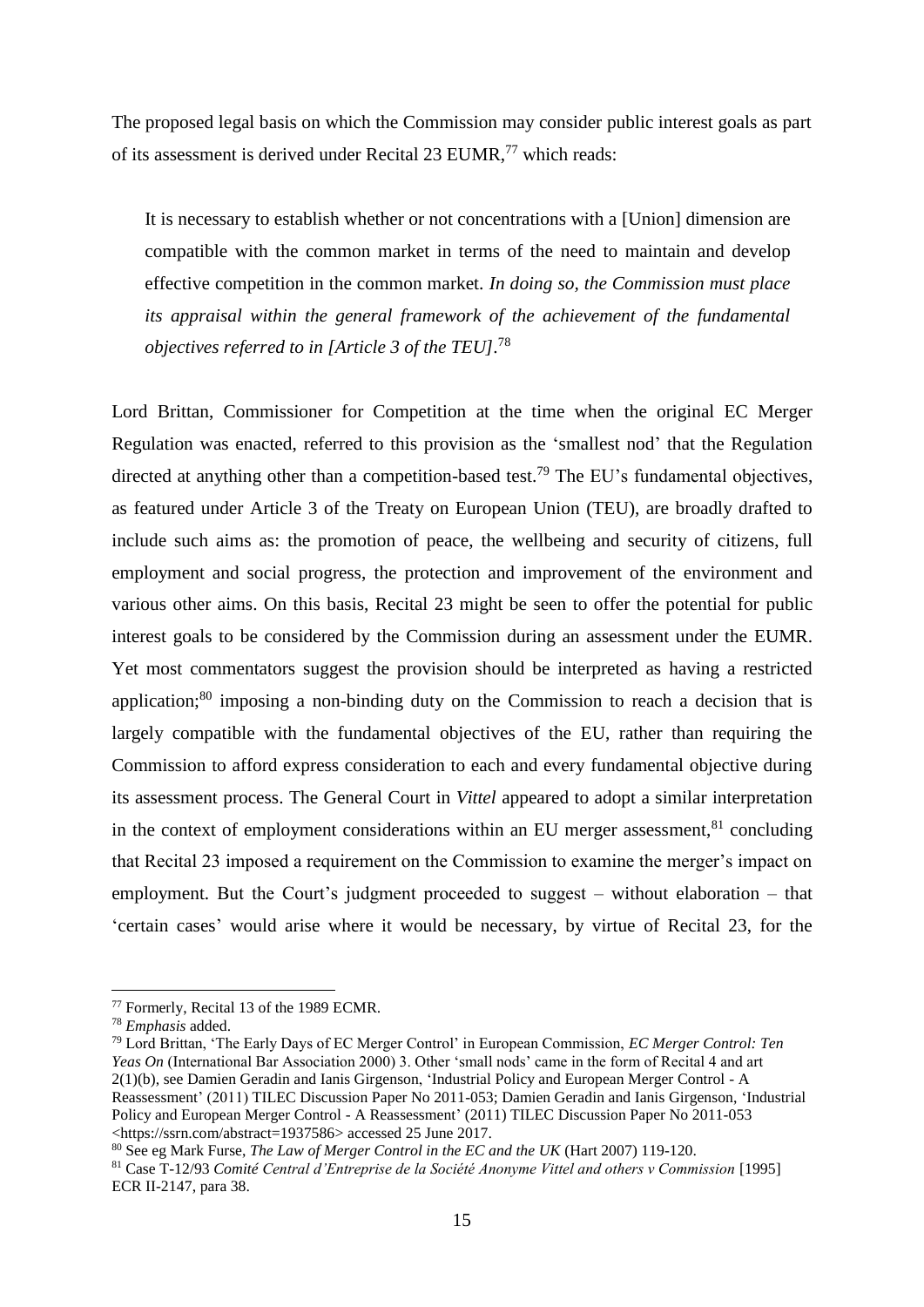Commission to afford explicit consideration to the wider public interest issues at play in the merger.<sup>82</sup>

This broader interpretation of Recital 23 by the General Court was foreseen by Portwood, who articulates the provision as conferring on the Commission both a 'negative' and a 'positive' duty.<sup>83</sup> The 'negative' duty requires the Commission to avoid infringing the EU's fundamental objectives and, where competition is in conflict with a fundamental objective, Portwood suggests that the fundamental objective should take precedence. The 'positive' duty suggests that, even where there is no conflict, 'the achievement of the fundamental objectives must always inform the application of the competition rules'.<sup>84</sup> Despite the Court's judgment, it is understandable that the majority of scholars have deemed the 'negative' interpretation to be most credible in practice, mainly given that would it detract less from the Commission's competition-based approach on the basis that it would only be invoked in exceptional circumstances. 85

# **2. A Rise and Fall of Public Interest Considerations in the Commission's Practice?**

Intriguingly, exceptional circumstances may very well have been present in two notable merger cases in the aviation sector, where the Commission's assessments appear to encompass a consideration of how the decision will impact upon wider EU goals. In the *Air France/KLM* joint venture,  $86$  the Commission chose to clear the transaction – subject to remedies – despite the merger creating a 60% share in routes at two prominent European airports and, moreover, creating the largest airline in Europe.<sup>87</sup> This is one occasion where, in addition to considering the effect that the merger was likely to have on competition, DG Comp sought to align its policy approach with that of the then Directorate-General for Energy

<sup>&</sup>lt;sup>82</sup> For a good account of this judgment, see Jacques Bourgeois and Cormac O'Daly, 'Hard Times: Employment Issues in EU Merger Control' in Małgorzata Krasnodębska-Tomkiel, *Changes in Competition Policy over the Last Two Decades* (Office of Competition and Consumer Protection 2010).

<sup>83</sup> Timothy Portwood, *Mergers under EEC Competition Law* (The Athlone Press 1994) 92.

 $84$  ibid.

<sup>&</sup>lt;sup>85</sup> The 'negative' interpretation would also correspond with Banks' 1996 interview with a member of DG Comp, who revealed that 'issues concerning [Recital 23] have not really arisen in practice'; David Banks, 'Noncompetition factors and their future relevance under European merger law' (1997) 18(3) ECLR 182, 184. <sup>86</sup> *Air France/KLM* (Case COMP/M.3280) [2004] OJ C60/5.

<sup>87</sup> Dawna L Rhoades, *Evolution of International Aviation* (3rd edn, Ashgate 2014) 156.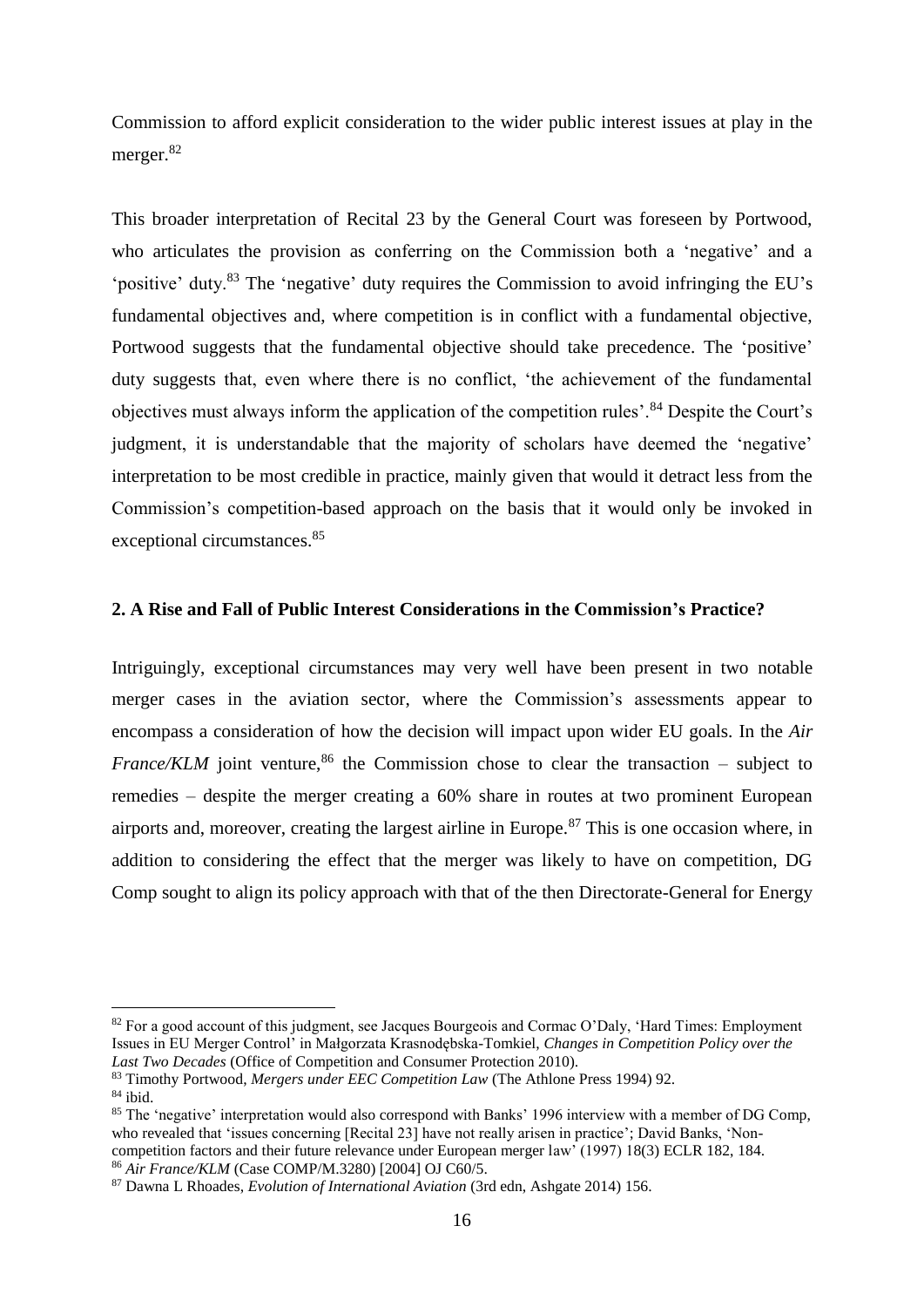and Transport (DG Tren), <sup>88</sup> thereby taking account of the likely benefits that would ensue from the consolidation of European carriers.

In the *Boeing/McDonnell Douglas* case,<sup>89</sup> involving the mega-merger of two American multinational aerospace companies, the transaction was met with strong opposition from the Commission on both competition grounds and, allegedly, on the grounds that the merger would be contrary to the Article 3 EC objective of strengthening 'economic and social cohesion' within the EU.<sup>90</sup> Although the merger was ultimately afforded clearance in the EU, it has been suggested that the Commission's initial opposition was a direct attempt to strengthen or preserve the European civil aviation industry, namely by considering the competitive effects that the merger would exert on Airbus.<sup>91</sup>

Both of these cases appear to corroborate the interpretation that Recital 23 imposes a 'negative' duty on the Commission to ensure its merger decisions are compatible with the goals of the EU. However, as both cases involved competition concerns, they shed little light on whether the Commission sees itself as being under an additional 'positive' duty to consider the fundamental objectives of the EU, even in mergers that do not raise competition concerns. Even so, it would be premature to conclude that the *Air France/KLM* and *Boeing/McDonnell Douglas* cases provide conclusive evidence that the 'negative' duty has taken hold of the Commission's decision-making. Both cases predate the respective arrivals of Commissioner Almunia and Commissioner Vestager, arguably two of the most vehement champions of the strict competition-based approach to have ever overseen DG Comp. In a 'mission letter' sent to Vestager by President Juncker upon her appointment, he requested that DG Comp continue to develop 'an economic as well as a legal approach to the assessment of competition issues' and to continue taking steps towards 'promoting a competition culture in the  $EU^2$ . Indeed, from her public addresses, Vestager appears unyielding in her pursuit of a strict competition-based approach to all enforcement areas, and

<sup>88</sup> Peter Alexiadis and Daniel Kanter, 'The European Commission Consents to the Consolidation of Europe's Skies: The Air France/KLM Merger' (2005) 14(1) Utilities Law Review 1.

<sup>89</sup> *Boeing/McDonnell Douglas* (Case No IV/M.877) Commission Decision 97/816/EC [1997] OJ L336/16. <sup>90</sup> Amy Ann Karpel, 'The European Commission's decision on the Boeing-McDonnell Douglas merger and the need for greater US-EU cooperation in the merger field' (1998) 47(4) American University Law Review 1029, 1060.

 $91$  ibid.

<sup>92</sup> Letter from Jean-Claude Juncker to Margrethe Vestager (1 November 2014) 4 [<http://ec.europa.](http://ec.europa.eu/commission/sites/cwt/files/commissioner_mission_letters/vestager_en.pdf) [eu/commission/sites/cwt/files/commissioner\\_mission\\_letters/vestager\\_en.pdf>](http://ec.europa.eu/commission/sites/cwt/files/commissioner_mission_letters/vestager_en.pdf) accessed 25 June 2017.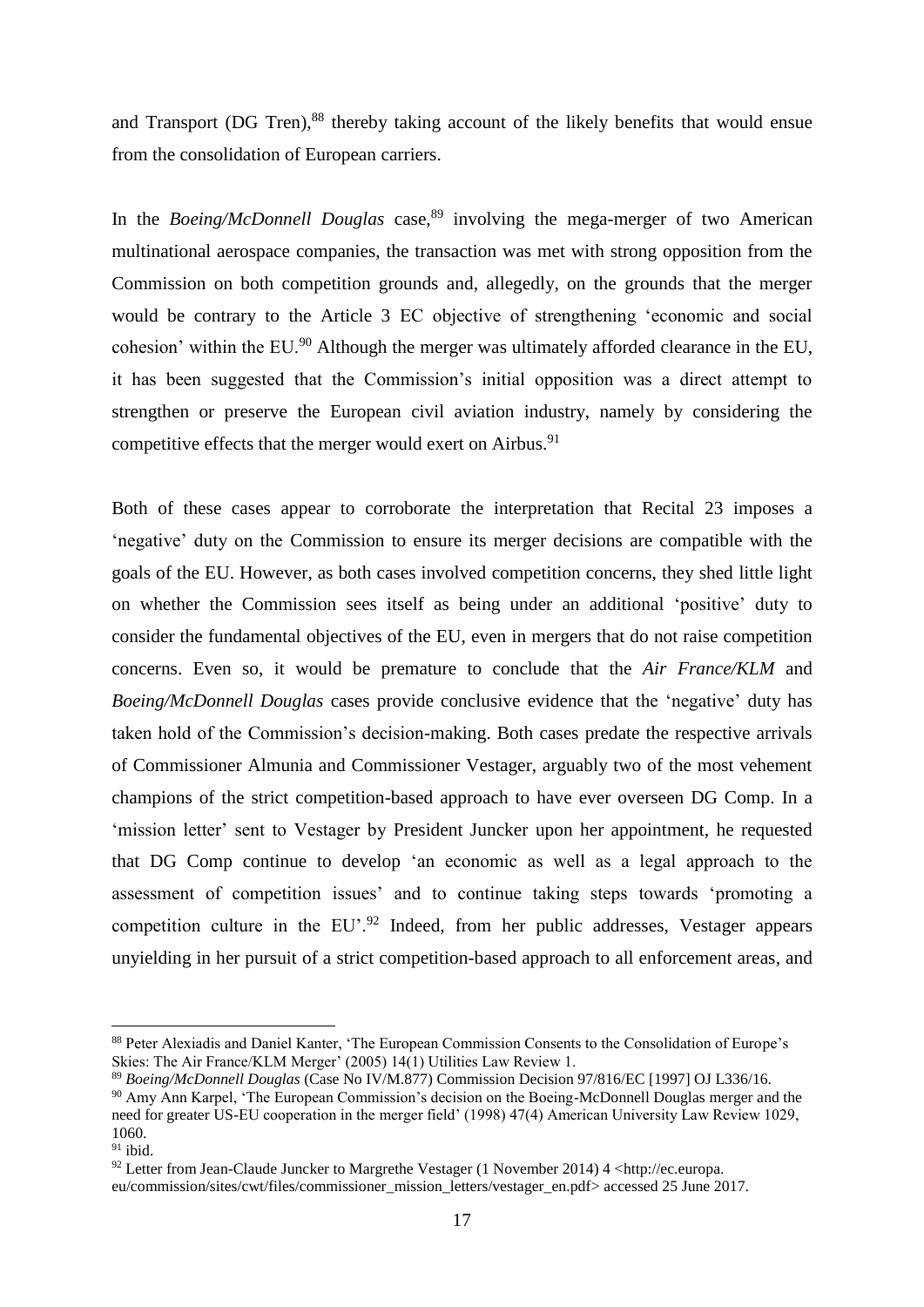has stated that – for the sake of legal certainty – the Commission would not cave in to pressure to consider non-competition interests from Member States and other governments.<sup>93</sup>

However, a change of approach may be taking place under the Vestager administration in the context of telecoms consolidation in the EU. During the course of their terms as Commissioner for Competition, both Almunia and Vestager routinely refused requests from Member States to reassign competence to national competition authorities under Article 9 EUMR, $94$  citing the importance of dealing with telecoms mergers at an EU level. During Almunia's tenure, it was not uncommon for the Commission to permit 'four to three' mergers in the telecoms sector,  $95$  owing to the fact that such mergers were conducive towards achieving the EU's objective of creating a pan-EU telecoms market.<sup>96</sup> This is one stark illustration of Almunia's willingness to allow wider EU public interest goals to influence the Commission's assessment process, even where competition concerns arise. In contrast, Vestager appears to adopt an altogether more competition-based methodology, or so the Commission's approach at the start of her term would indicate.

For example, Vestager expressed scepticism towards the *TeliaSonera/Telenor* transaction in 2015, a joint venture between the Danish operations of two Scandinavian telecoms companies,<sup>97</sup> which the parties abandoned after the Commission requested substantial remedies to address significant competition concerns.<sup>98</sup> Shortly after the parties announced their decision to withdraw from the merger, Vestager distanced herself from any requirement to consider the benefits that the merger could create for a pan-EU telecoms market, instead reemphasising the Commission's task of 'ensuring that markets are competitive'.<sup>99</sup> This

<sup>94</sup> Among other things, art 9 allows national competition authorities to apply for jurisdiction to rule on mergers that are likely to have a particularly significant impact on competition in their domestic markets.

<sup>97</sup> *TeliaSonera/Telenor/JV* (Case M.7419) [2015] OJ C119/1.

<sup>93</sup> Margrethe Vestager, 'Independence is non-negotiable' (Chatham House conference on 'Politicization of Competition Policy: Myth or Reality?', London, 18 June 2015) <http://ec.europa.eu/commission/2014- 2019/vestager/announcements/independence-non-negotiable\_en> accessed 25 June 2017.

<sup>95</sup> Craig Pouncey, Kyriakos Fountoukakos and Julia Tew, 'EU merger control in 2014/5: business as usual?' in Global Competition Review, *The European Antitrust Review 2016* (GCR 2015) 32.

<sup>&</sup>lt;sup>96</sup> For an outline of the Commission's pan-EU telecoms market objective, see Commission, 'Commission adopts' regulatory proposals for a Connected Continent' (European Commission Press Release, 11 September 2013) [<http://europa.eu/rapid/press-release\\_MEMO-13-779\\_en.htm>](http://europa.eu/rapid/press-release_MEMO-13-779_en.htm) accessed 25 June 2017.

<sup>98</sup> Margrethe Vestager, 'Competition in telecom markets' (42nd Annual Conference on International Antitrust Law and Policy, New York, 2 October 2015) [<http://ec.europa.eu/commission/2014-](http://ec.europa.eu/commission/2014-2019/vestager/announcements/competition-telecom-markets_en)

[<sup>2019/</sup>vestager/announcements/competition-telecom-markets\\_en>](http://ec.europa.eu/commission/2014-2019/vestager/announcements/competition-telecom-markets_en) accessed 25 June 2017.

<sup>&</sup>lt;sup>99</sup> DG Competition, 'Statement by Commissioner Vestager on announcement by Telenor and TeliaSonera to withdraw from proposed merger' (European Commission Press Release, 11 September 2015)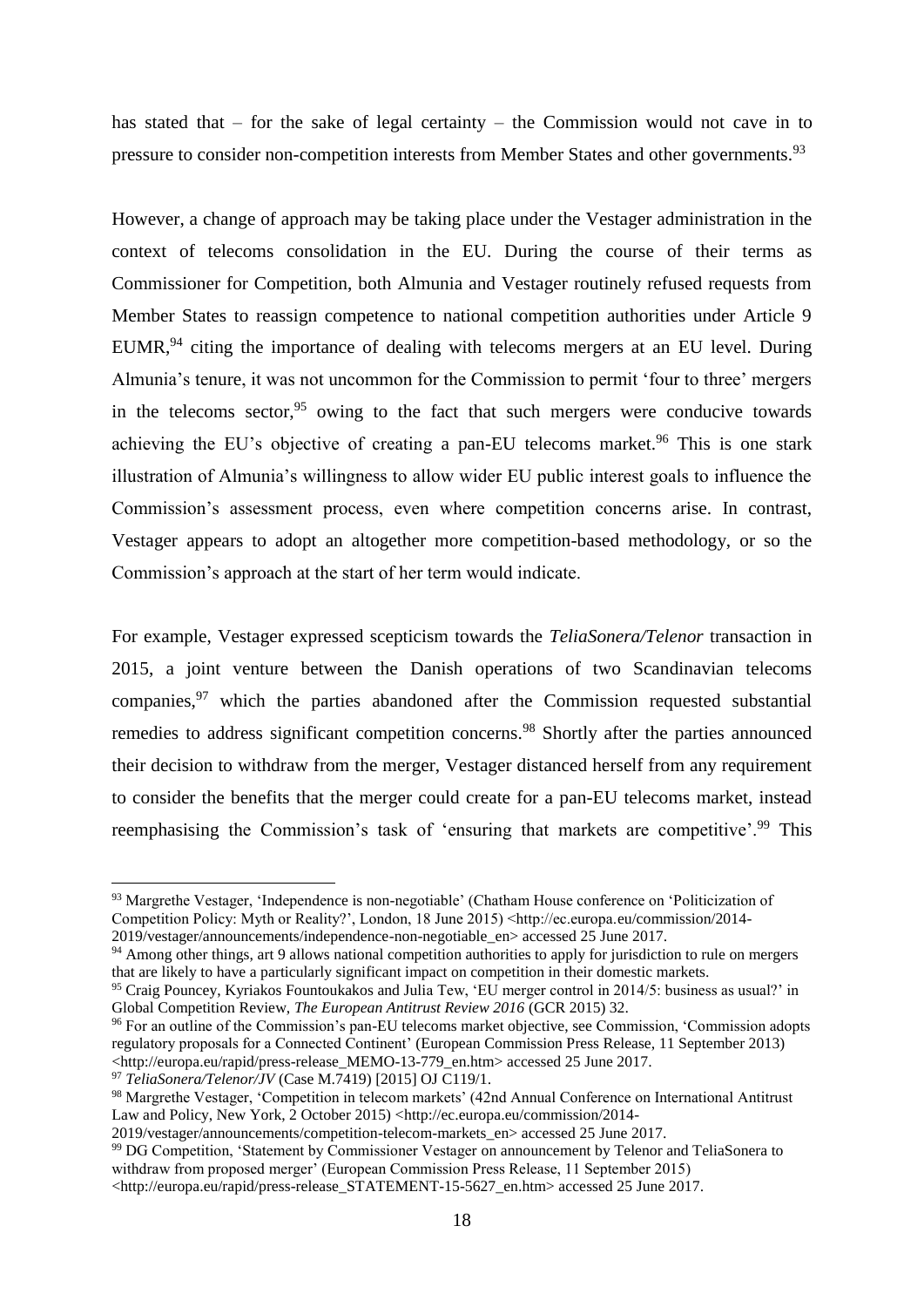policy stance has prompted some to conclude that Vestager's stewardship will continue to prioritise competition above any further consolidation towards an integrated EU telecoms market.<sup>100</sup> A similar rhetoric can be observed in the *Hutchinson/Telefonica* case,<sup>101</sup> where the Commission refused an Article 9 request from the UK Competition and Markets Authority (CMA), citing that its experience of dealing with mergers in the telecoms industry meant it was 'better placed' to deal with the transaction.<sup>102</sup> Interestingly, the case also saw the then Chief Executive of the CMA, Alex Chisholm, submit a written plea to Vestager, asking the Commission to block the merger on competition grounds,  $103$  a decision that the Commission ultimately drew. If one were to analogise these cases in the telecoms sector with the approach that the Commission adopts in other markets, the inference is that the Commission under Vestager is moving even further towards a strict competition-based approach, and further away from an adherence to a 'negative' duty under Recital 23 to ensure alignment with wider Treaty goals.

## **IV. Concluding Remarks**

With populist and nationalistic sentiment on the rise across the world, and with the rhetoric of many prominent world leaders becoming increasingly centred on protectionism and antiglobalisation, these are worrying times for the competition purist. It is also a time when the future of the Commission's adherence to a strict competition-based approach to merger control is as uncertain as any point since the Global Financial Crisis of 2007-08. But it is worth recalling the Commission's reaction to the crisis; how it resisted multiple calls from Member States to adopt a more lenient approach to competition policy,  $104$  as well as pleas to install protectionist measures in an effort to soften the blow of the crisis in the Eurozone. 105 This speaks volumes about Commissioner Almunia's commitment to maintaining a

<sup>100</sup> Daniel Thomas, 'EU favours competition over deals in telecoms sector' *Financial Times* (22 October 2015) [<www.ft.com/content/ed4fc186-773a-11e5-933d-efcdc3c11c89#axzz4AWL20A2U>](www.ft.com/content/ed4fc186-773a-11e5-933d-efcdc3c11c89%23axzz4AWL20A2U) accessed 25 June 2017. <sup>101</sup> *Hutchinson 3G UK/Telefonica UK* (Case M.7612) [2016].

<sup>&</sup>lt;sup>102</sup> DG Competition, 'Mergers: Commission continues investigation of Hutchinson 3G / Telefónica UK merger without referral to UK' (European Commission Press Release, 4 December 2015) [<http://europa.eu/rapid/press](http://europa.eu/rapid/press-release_IP-15-6251_en.htm)release IP-15-6251 en.htm> accessed 25 June 2017.

<sup>103</sup> Letter from Alex Chisholm to Margrethe Vestager (11 April 2016)

[<sup>&</sup>lt;www.gov.uk/government/publications/proposed-hutchisontelefonica-merger-cma-letter-to-european](www.gov.uk/government/publications/proposed-hutchisontelefonica-merger-cma-letter-to-european-commission)[commission>](www.gov.uk/government/publications/proposed-hutchisontelefonica-merger-cma-letter-to-european-commission) accessed 25 June 2017.

 $104$  Almunia (n 61).

<sup>105</sup> Joaquín Almunia, 'The role of competition policy in times of crisis' (29th Annual AmCham EU Competition Policy Conference, Brussels, December 2012) [<http://europa.eu/rapid/press-release\\_SPEECH-12-917\\_en.htm>](http://europa.eu/rapid/press-release_SPEECH-12-917_en.htm) accessed 25 June 2017.